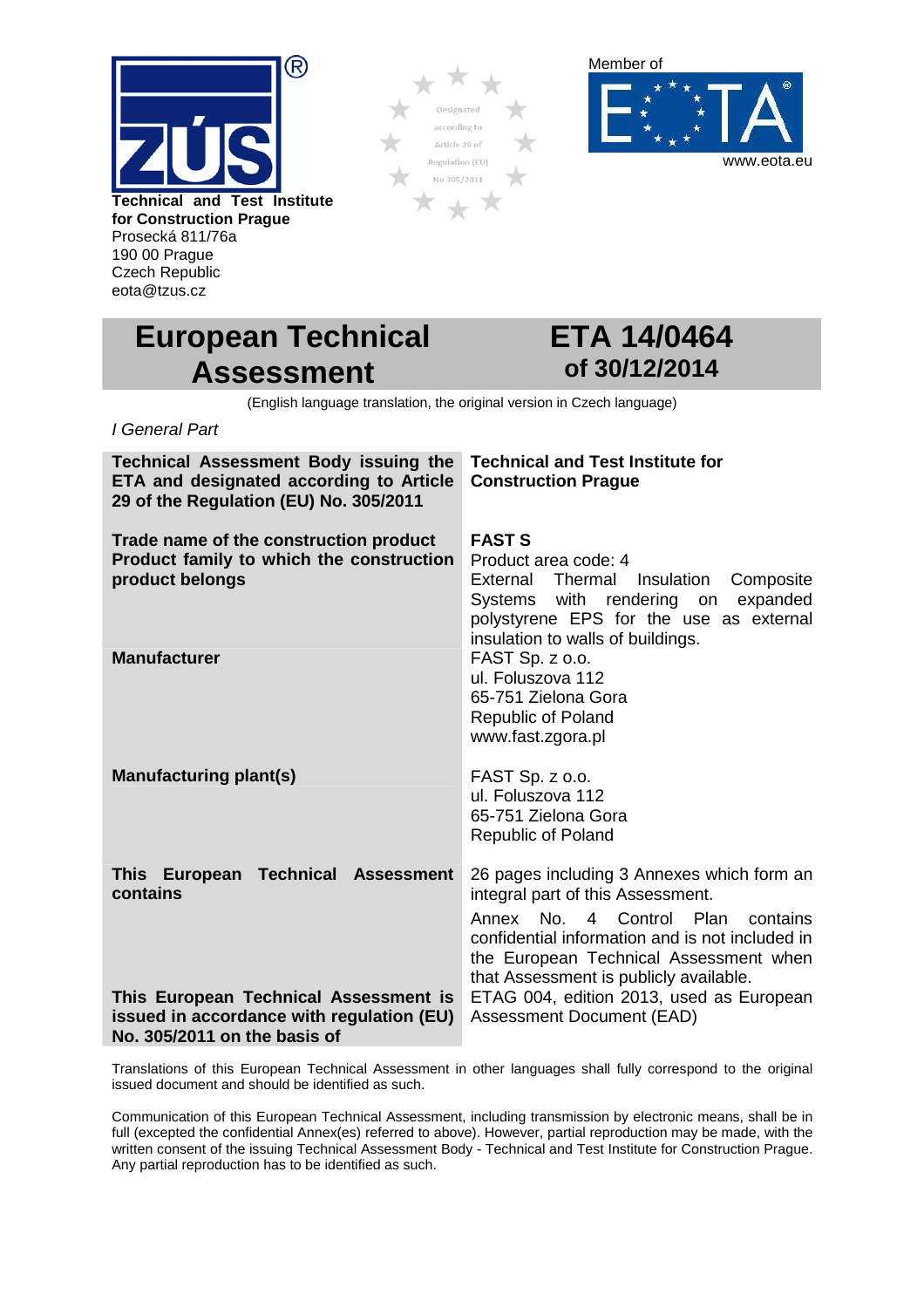#### II Specific part

## **1 Technical description of the product**

#### **1.1 Definition and composition of the kit**

This product is an ETICS (External Thermal Insulation Composite System) with rendering - a kit comprising components which are factory-produced by the manufacturer or component suppliers. The ETICS manufacturer is ultimately responsible for all components of the ETICS specified in this ETA.

The ETICS kit comprises a prefabricated insulation product of expanded polystyrene (EPS) to be bonded or mechanically fixed onto a wall. The methods of fixing and the relevant components are specified in the table below. The insulation product is faced with a rendering system consisting of one or more layers (site applied), one of which contains reinforcement. The rendering system is applied directly to the insulating panels, without any air gap or disconnecting layer.

The ETICS may include special fittings (e.g. base profiles, corner profiles ...) to treat details of ETICS (connections, corners, parapets, sills ...). Assessment and performance of these components is not addressed in this ETA, however the ETICS manufacturer is responsible for adequate compatibility and performance within the ETICS when the components are delivered as a part of the kit.

Composition of the ETICS

|                                    | <b>Components</b>                                                                                                                       | Coverage<br>(kg/m <sup>2</sup> ) | <b>Thickness</b><br>(mm) |
|------------------------------------|-----------------------------------------------------------------------------------------------------------------------------------------|----------------------------------|--------------------------|
|                                    | Bonded ETICS (fully or partially bonded) with<br>supplementary anchors. National application<br>documents shall be taken into account). |                                  |                          |
|                                    | Insulation product: EPS according to EN<br>$\bullet$<br>13163: 2013                                                                     |                                  |                          |
|                                    | see Annex No. 1 for product characteristics                                                                                             |                                  | 50 to 250                |
| <b>Insulation</b><br>products with | • Adhesives:                                                                                                                            |                                  |                          |
| associated<br>methods of<br>fixing | <b>FAST Normal S</b>                                                                                                                    |                                  |                          |
|                                    | (cement based powder requiring addition of<br>water $0.22$ $I/kg$                                                                       | $3.0 \text{ to } 5.0$            |                          |
|                                    | <b>FAST Specjal/FAST Specjal M</b>                                                                                                      | (dry)                            |                          |
|                                    | (cement based powder requiring addition of<br>water 0.20 l/kg)                                                                          |                                  |                          |
|                                    | <b>FAST Special DS</b>                                                                                                                  | $2.0 - 3.0$                      |                          |
|                                    | (ready to use paste)                                                                                                                    |                                  |                          |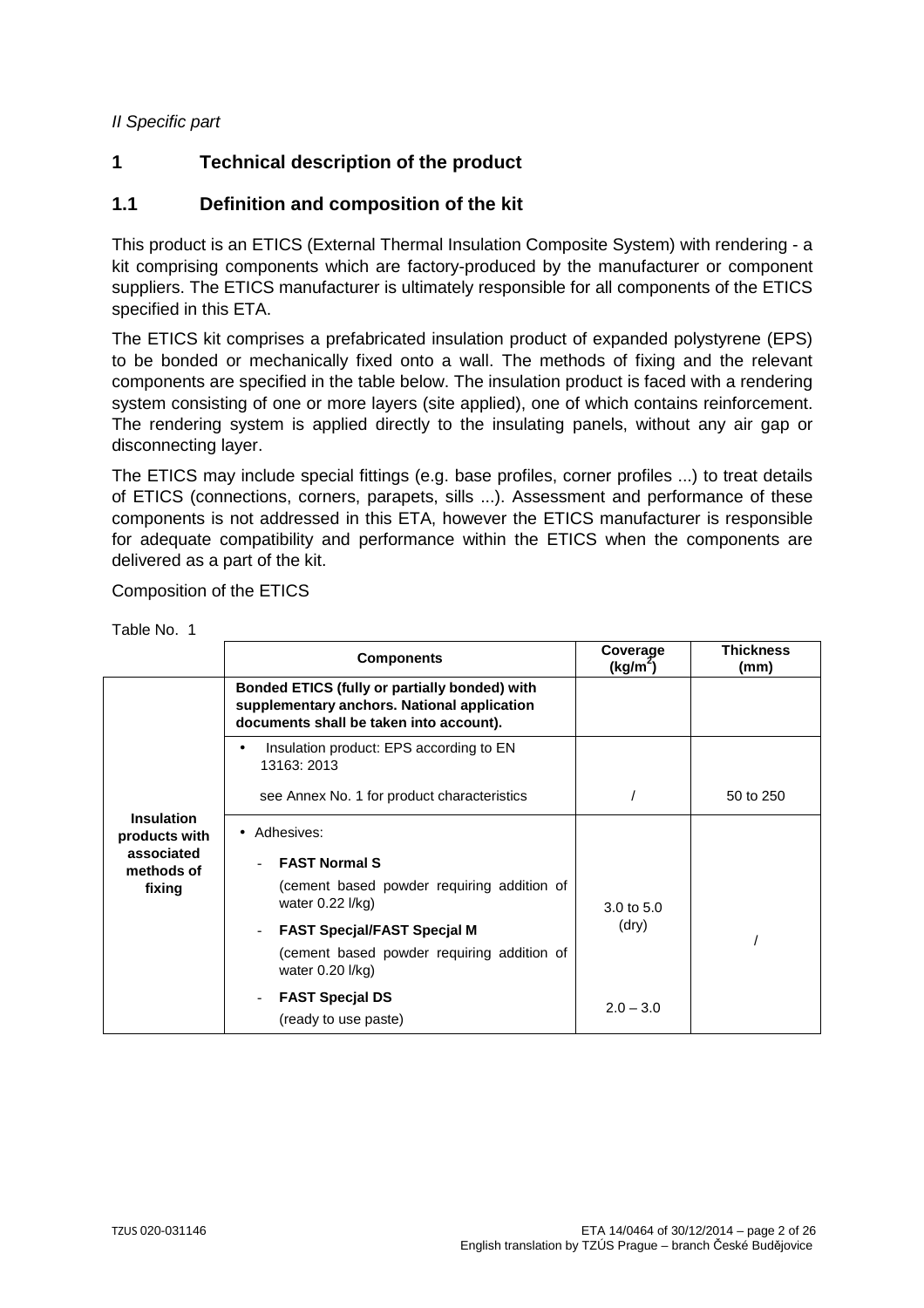|                          | <b>Components</b>                                                                                                                                                                                                     | Coverage<br>(kg/m <sup>2</sup> ) | <b>Thickness</b><br>(mm) |
|--------------------------|-----------------------------------------------------------------------------------------------------------------------------------------------------------------------------------------------------------------------|----------------------------------|--------------------------|
|                          | Mechanically fixed ETICS with anchors and<br>supplementary adhesive (see Cl. 3.4.4 and Annex<br>No. 2 for possible associations EPS/anchors)                                                                          |                                  |                          |
|                          | • Insulation product: EPS according to EN<br>13163: 2012                                                                                                                                                              |                                  |                          |
|                          | see Annex No. 1 for product characteristics                                                                                                                                                                           | $\prime$                         | 50 to 250                |
|                          | • Supplementary adhesives:                                                                                                                                                                                            |                                  |                          |
|                          | <b>FAST Normal S</b>                                                                                                                                                                                                  |                                  |                          |
|                          | (cement based powder requiring addition of<br>water 0.22 l/kg)                                                                                                                                                        | 3.0 to 5.0                       |                          |
|                          | <b>FAST Specjal/FAST Specjal M</b>                                                                                                                                                                                    | (dry)                            |                          |
|                          | (cement based powder requiring addition of<br>water 0.20 l/kg)                                                                                                                                                        |                                  |                          |
|                          | <b>FAST Specjal DS</b>                                                                                                                                                                                                | $2.0 - 3.0$                      |                          |
|                          | (ready to use paste)                                                                                                                                                                                                  |                                  |                          |
|                          | • Anchors see Annex No. 2 for individual product<br>characteristics. In addition to the following list.<br>other anchors can be used provided that they<br>comply with the requirements introduced in the<br>Annex 2. |                                  |                          |
| <b>Insulation</b>        | ejotherm STR U. STR U 2G                                                                                                                                                                                              | ETA-04/0023                      |                          |
| products with            | plastic screw-in anchors                                                                                                                                                                                              |                                  |                          |
| associated<br>methods of | ejotherm NT U                                                                                                                                                                                                         | ETA-05/0009                      |                          |
| fixing                   | plastic nailed-in anchors                                                                                                                                                                                             |                                  |                          |
|                          | ejotherm NTK U<br>plastic nailed-in anchors                                                                                                                                                                           | ETA-07/0026                      |                          |
|                          | <b>EJOT SDM-T plus</b><br>plastic screw-in anchors                                                                                                                                                                    | ETA-04/0064                      |                          |
|                          | Ejot H1 eco<br>plastic nailed-in anchors                                                                                                                                                                              | ETA-11/0192                      |                          |
|                          | EJOT H <sub>3</sub><br>plastic nailed-in anchors                                                                                                                                                                      | ETA-14/0130                      |                          |
|                          | <b>KOELNER TFIX-8M</b><br>plastic nailed-in anchors                                                                                                                                                                   | ETA-08/0336                      |                          |
|                          | KOELNER TFIX-8S, TFIX-8ST<br>plastic screw-in anchors                                                                                                                                                                 | ETA-11/0144                      |                          |
|                          | <b>KOELNER KI-10N</b><br>plastic nailed-in anchors<br><b>KOELNER KI-10NS</b>                                                                                                                                          | ETA-07/0221                      |                          |
|                          | plastic screw-in anchors<br><b>BRAVOLL PTH-KZ 60/8-La</b><br><b>BRAVOLL PTH 60/8-La</b><br>plastic nailed-in anchors                                                                                                  | ETA-05/0055                      |                          |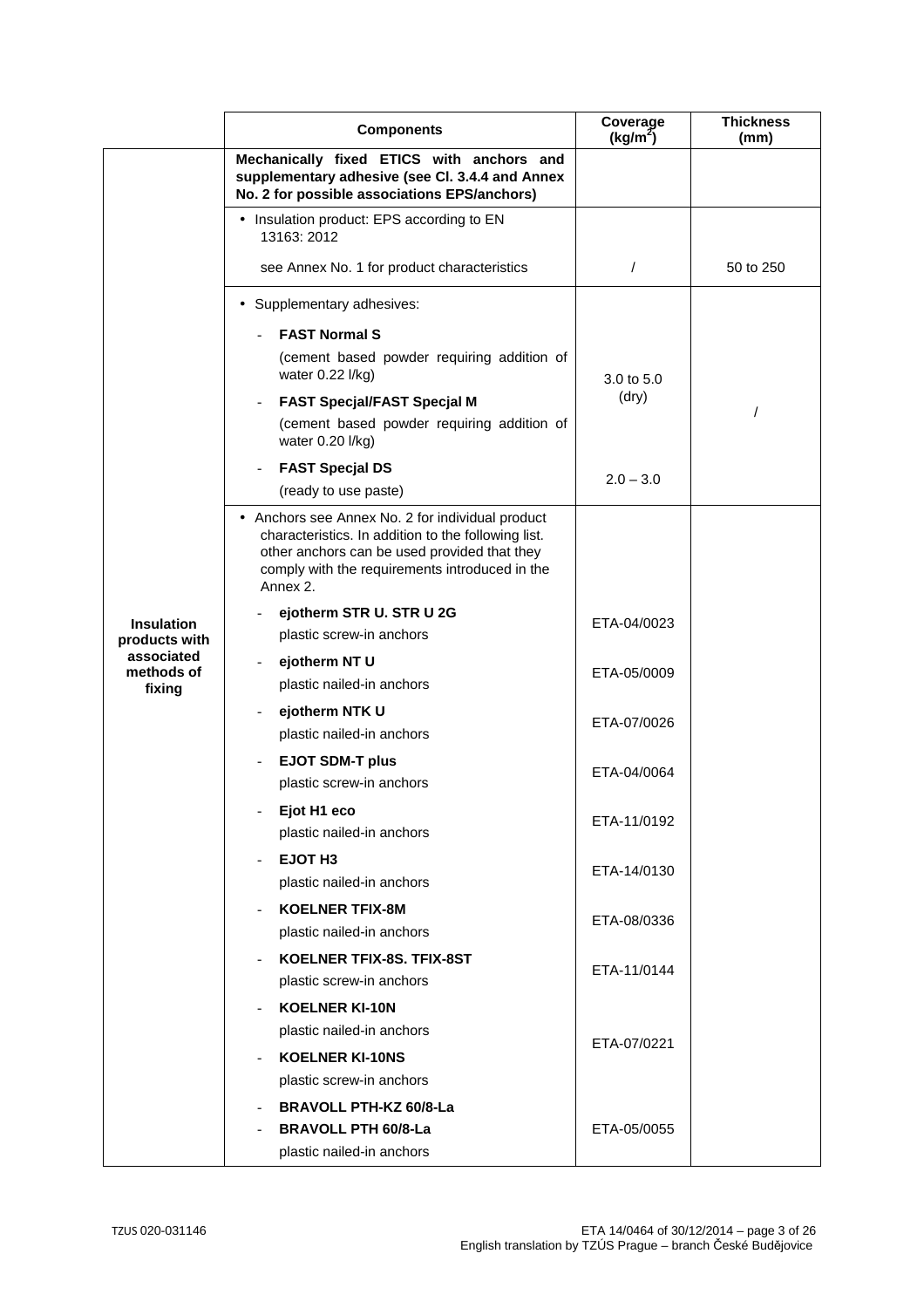|                      | <b>Components</b>                                                                                          | Coverage<br>(kg/m <sup>2</sup> ) | <b>Thickness</b><br>(mm) |
|----------------------|------------------------------------------------------------------------------------------------------------|----------------------------------|--------------------------|
|                      | <b>WKRET-MET LFN 8. LFM 8</b><br>plastic nailed-in anchors                                                 | ETA-06/0080                      |                          |
|                      | <b>WKRET-MET LFN 10, LFM 10</b><br>plastic nailed-in anchors                                               | ETA-06/0105                      |                          |
|                      | WKRET-MET LTX 10. LMX 10<br>plastic nailed-in anchors                                                      | ETA-08/0172                      |                          |
|                      | <b>KEW TSD 8</b><br>plastic nailed-in anchors                                                              | ETA-04/0030                      |                          |
|                      | fischer TERMOZ 8N. 8 NZ<br>plastic nailed-in anchors                                                       | ETA-03/0019                      |                          |
|                      | fischer TERMOZ 8U. 8 UZ<br>plastic screw-in anchors                                                        | ETA-02/0019                      |                          |
|                      | <b>Hilti XI-FV</b><br>plastic gun-nailed anchors                                                           | ETA-03/0004                      |                          |
|                      | <b>Hilti SX-FV</b><br>plastic screw-in anchors                                                             | ETA-03/0005                      |                          |
|                      | <b>Hilti SD-FV8</b><br>plastic nailed-in anchors                                                           | ETA-03/0028                      |                          |
|                      | <b>Hilti SDK-FV 8</b><br>plastic nailed-in anchors                                                         | ETA-07/0302                      |                          |
|                      | Hilti D-FV, D-FV T<br>plastic screw-in anchors                                                             | ETA-05/0039                      |                          |
| <b>Base coat</b>     | • FAST Specjal/FAST Specjal M<br>(cement based powder requiring addition of<br>water 0.20 l/kg)            | 3.0 to 5.0<br>(dry)              | $3.0 - 5.0$              |
|                      | Standard mesh applied in one or two<br>$\bullet$<br>layers see Annex No. 3 for product<br>characteristics: |                                  |                          |
|                      | AKE 145A / R 117 A101                                                                                      |                                  |                          |
|                      | AKE 160 / R 131 A101<br>$\overline{\phantom{a}}$                                                           |                                  |                          |
| <b>Reinforcement</b> | <b>117S</b>                                                                                                |                                  |                          |
|                      | <b>SECCO E 145</b><br><b>SECCO E 160</b>                                                                   | $\prime$                         | $\prime$                 |
|                      | <b>REDNET E 145</b>                                                                                        |                                  |                          |
|                      | <b>REDNET E 160</b>                                                                                        |                                  |                          |
|                      | Valmieras SSA-1363-160                                                                                     |                                  |                          |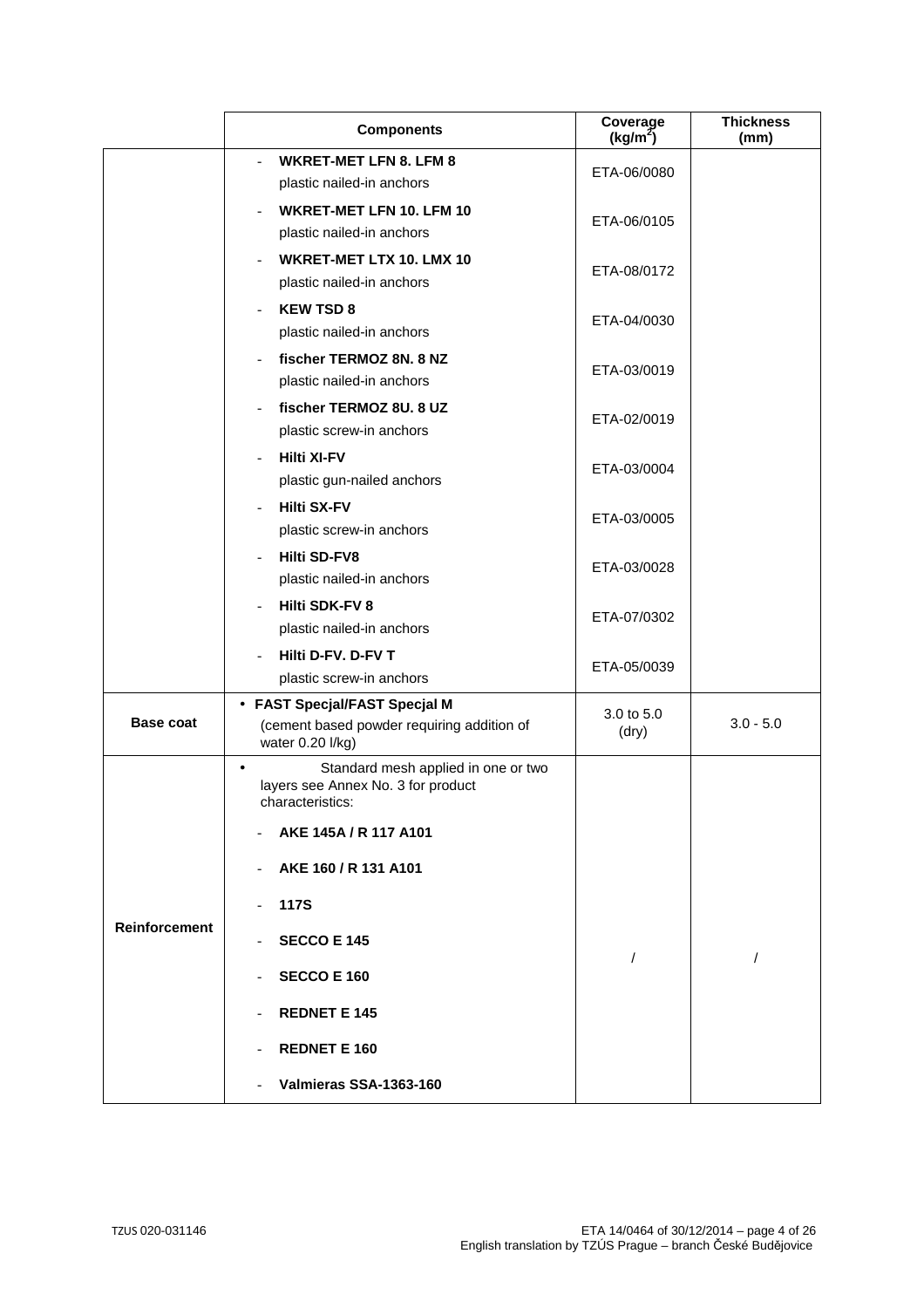|                           | <b>Components</b>                                                                                                                                                                                                                                                                                   | Coverage<br>$(kg/m^2)$   | <b>Thickness</b><br>(mm)      |
|---------------------------|-----------------------------------------------------------------------------------------------------------------------------------------------------------------------------------------------------------------------------------------------------------------------------------------------------|--------------------------|-------------------------------|
| Key coat                  | <b>FAST Grunt M</b><br>ready to use liquid<br><b>FAST Grunt S-T</b><br>ready to use liquid                                                                                                                                                                                                          | 0.35                     | 1                             |
|                           | • Powder $-$ mineral binder:<br><b>FAST Baranek</b><br>grain structure (particle size 2.0; 2.5; 3.0 mm).<br>powder requiring addition of water 0.20 -<br>0.22 l/kg<br><b>FAST Kornik</b><br>ribbed structure (particle size 2.0; 3.0 mm).<br>powder requiring addition of water 0.20 -<br>0.22 l/kg | 2.2 to 3.5<br>2.2 to 3.5 | Regulated by<br>particle size |
|                           | FAST WD (WET. DRY Dash)<br>surface treated by crushed stones<br>powder requiring addition of water 0.18 l/kg                                                                                                                                                                                        | 12.5<br>dry              | 8 - 10                        |
| <b>Finishing</b><br>coats | <b>FAST MS</b><br>powder requiring addition of water $0.22 - 0.28$<br>l/kg                                                                                                                                                                                                                          | $3.0 - 4.5$              | $2.0 - 3.0$                   |
|                           | • Ready to use paste – binder based on silicate:<br><b>FAST Baranek S</b><br>grain structure (particle size 1.0; 1.5; 2.0 mm)<br><b>FAST Kornik S</b><br>ribbed structure (particle size 2.0; 3.0 mm)                                                                                               | 1.7 to 3.5               | Regulated by<br>particle size |
|                           | • Ready to use paste - binder based on acrylic:<br>FAST Baranek A                                                                                                                                                                                                                                   | 1.7 to 3.5               |                               |
|                           | grain structure (particle size 1.0; 1.5; 2.0 mm)<br><b>FAST Kornik A</b><br>ribbed structure (particle size 2.0; 3.0 mm)<br><b>FAST Granit</b>                                                                                                                                                      | 1.7 to 3.5               | Regulated by<br>particle size |
|                           | mosaic structure (particle size 1.5 mm)<br>Ready to use paste -binder based on siloxane:                                                                                                                                                                                                            | 1.7 to 3.5               |                               |
|                           | <b>FAST Baranek SI</b><br>grain structure (particle size 1.0; 1.5; 2.0 mm)<br><b>FAST Kornik SI</b><br>ribbed structure (particle size 2.0; 3.0 mm)                                                                                                                                                 | 1.7 to 3.5<br>1.7 to 3.5 | Regulated by<br>particle size |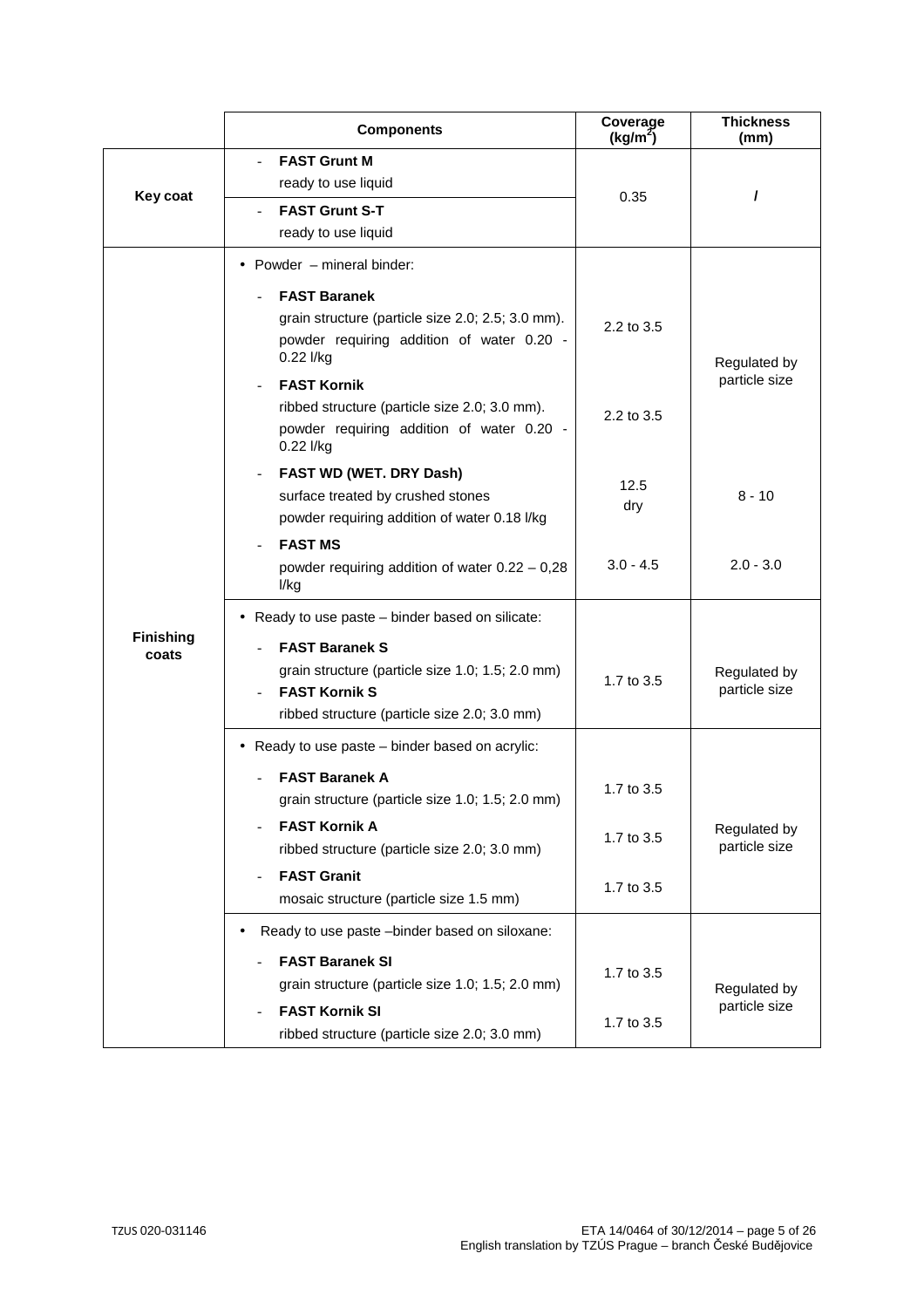|                                             | <b>Components</b>                                                                                                                                                                              | Coverage<br>(kg/m <sup>2</sup> )            | <b>Thickness</b><br>(mm)      |
|---------------------------------------------|------------------------------------------------------------------------------------------------------------------------------------------------------------------------------------------------|---------------------------------------------|-------------------------------|
|                                             | • Ready to use paste – binder based on silicone:                                                                                                                                               |                                             |                               |
| <b>Finishing coats</b>                      | <b>FAST Baranek SIL</b><br>grain structure (particle size 1.0; 1.5; 2.0 mm)<br><b>FAST Kornik SIL</b>                                                                                          | 1.7 to 3.5<br>1.7 to 3.5                    | Regulated by<br>particle size |
|                                             | ribbed structure (particle size 2.0; 3.0 mm)                                                                                                                                                   |                                             |                               |
|                                             | Only to be used with finishing coats FAST Baranek. FAST Kornik and FAST MS                                                                                                                     |                                             |                               |
|                                             | <b>FAST Grunt S</b><br>to be used under silicate protective coat<br>ready to use liquid                                                                                                        | $0.08 - 0.10$                               |                               |
| Key coats to<br>be used under<br>protective | <b>FAST Grunt SIL</b><br>to be used under silicone protective coat<br>ready to use liquid                                                                                                      | $0.05 - 0.17$                               |                               |
| coats                                       | <b>FAST Grunt G</b><br>to be used under acrylic and siloxane<br>protective coat<br>ready to use liquid. Apply in one or two layers,<br>it is possible to dilute second layer with<br>water 1:1 | $0.05 - 0.25$                               |                               |
|                                             | Only to be used with finishing coats FAST Baranek. FAST Kornik and FAST MS                                                                                                                     |                                             |                               |
| <b>Protective</b><br>coats                  | <b>FAST F - S</b><br>silicate protective coat<br>ready to use liquid, two layers, dilute up to<br>5 % of volume with FAST Grunt S                                                              | $0.10 - 0.20$<br>$\frac{1}{2}$<br>per layer |                               |
|                                             | <b>FAST Silikon</b><br>silicone protective coat, ready to use liquid.<br>one or two layers, first layer to be diluted up to<br>10 % of volume with water                                       | $0.12$ ( $l/m2$ )<br>per layer              |                               |
|                                             | <b>FAST SI-SI</b><br>siloxane protective coat.<br>ready to use liquid, one or two layers, first<br>layer to be diluted up to 10 % of volume with<br>water                                      | $0.10 - 0.20$<br>$\frac{1}{2}$<br>per layer |                               |
|                                             | <b>FAST F-AZ</b>                                                                                                                                                                               |                                             |                               |
|                                             | acrylic protective coat.<br>ready to use liquid, one or two layers, first<br>layer to be diluted up to 10 % of volume with                                                                     | $0.10 - 0.20$<br>$\frac{1}{2}$<br>per layer |                               |
| <b>Ancillary</b><br>materials               | water<br>Remain under the manufacturer's responsibility                                                                                                                                        |                                             |                               |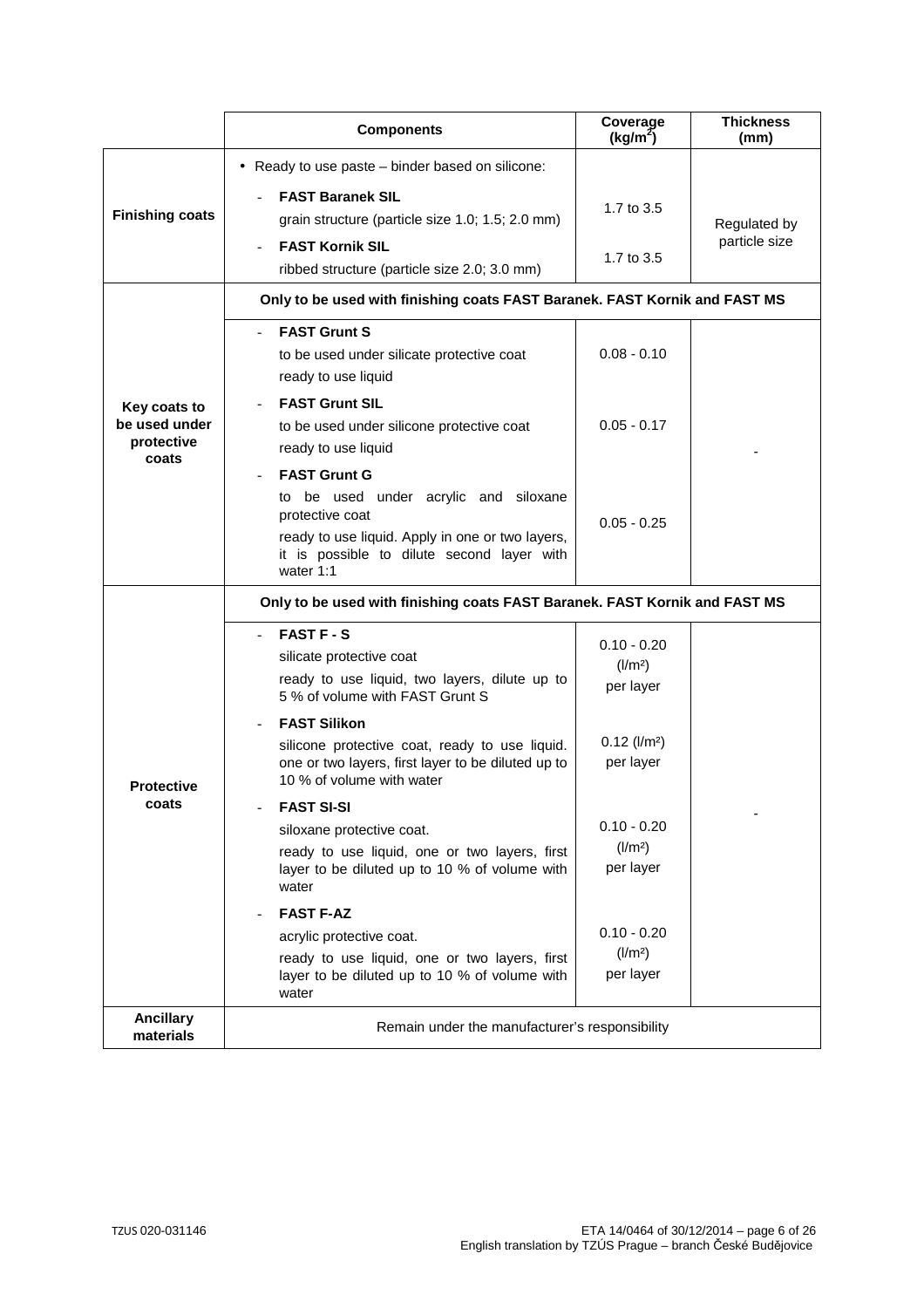## **2 Specification of the intended use(s) in accordance with the applicable European Assessment Document (hereinafter "EAD")**

#### **2.1 Intended use**

This ETICS is intended for use as external insulation of buildings' walls. The walls are made of masonry (bricks, blocks, stones …) or concrete (cast on site or as prefabricated panels). The characteristics of the walls shall be verified prior to use of the ETICS, especially regarding conditions for reaction to fire classification and for fixing of the ETICS either by bonding or mechanically. The ETICS is designed to give the wall to which it is applied satisfactory thermal insulation.

The ETICS is made of non load-bearing construction elements. It does not contribute directly to the stability of the wall on which it is installed, but it can contribute to durability by providing enhanced protection from the effect of weathering.

The ETICS can be used on new or existing (retrofit) vertical walls. It can also be used on horizontal or inclined surfaces which are not exposed to precipitation.

The ETICS is not intended to ensure the airtightness of the building structure.

The choice of the method of fixing depends on the characteristics of the substrate, which may need preparation (see cl. 7.2.1 of the ETAG 004) and shall be done in accordance with the national instructions.

The ETICS belong to Category S/W2, according to EOTA Technical Report No 034.

#### **2.2 Manufacturing**

The European Technical Assessment is issued for the ETICS on the basis of agreed data/information, deposited with the Technical and Test Institute Prague, which identifies the ETICS that has been assessed and judged. Changes to the ETICS or production process, which could result in this deposited data/information being incorrect, shall be notified to the Technical and Test Institute Prague before the changes are introduced. The Technical and Test Institute Prague will decide whether or not such changes affect the ETA and consequently the validity of the CE marking on the basis of the ETA and if so whether further assessment or alterations to the ETA, shall be necessary.

#### **2.3 Design and installation**

The installation instructions including special installation techniques and provisions for the qualification of the personnel are given in the manufacturer's technical documentation.

Design, installation and execution of ETICS are to be in conformity with national documents. Such documents and the level of their implementation in Member States' legislation are different. Therefore, the assessment and declaration if performance are done taking into account general assumptions introduced in the chapters 7.1 and 7.2 of ETAG 004 used as EAD, which summarize how information introduced in the ETA and related documents is intended to be used in the construction process and gives advice to all parties interested when normative documents are missing.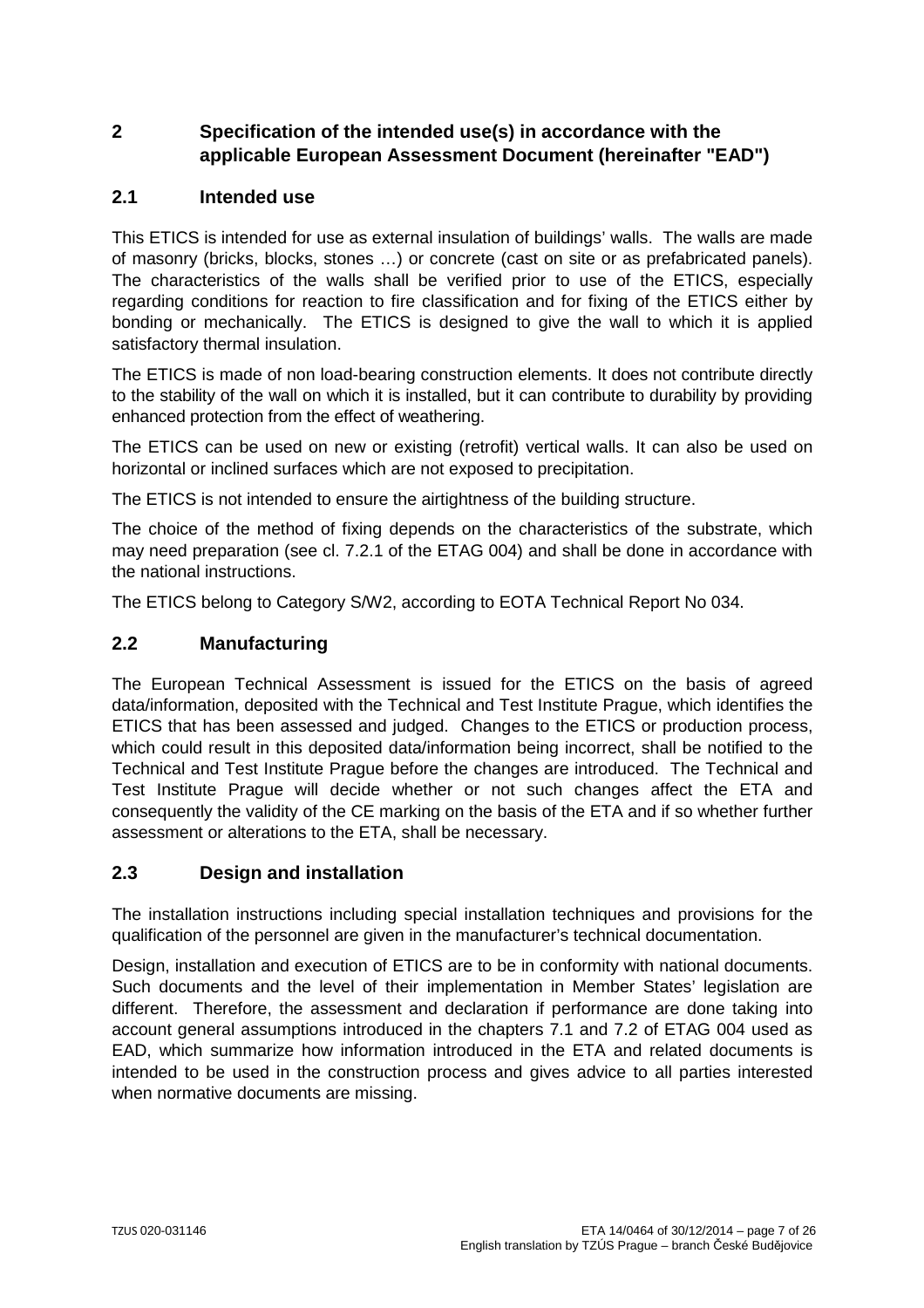## **2.4 Packaging, transport and storage**

The information on packaging, transport and storage is given in the manufacturer's technical documentation. It is the responsibility of the manufacturer(s) to ensure that this information is made know to the concerned people.

#### **2.5 Use, maintenance and repair**

The finishing coat shall normally be maintained in order to fully preserve the ETICS performance. Maintenance includes at least:

- visual inspection of the ETICS.
- repairing of localized damaged areas due to accidents,
- the aspect maintenance with products adapted and compatible with the ETICS (possibly after washing or ad hoc preparation).

Necessary repairs should be performed as soon as the need has been identified.

It is important to be able to carry out maintenance as far as possible using readily available products and equipment, without spoiling appearance. Only products which are compatible with the ETICS shall be used.

The information on use, maintenance and repair is given in the manufacturer's technical documentation. It is the responsibility of the manufacturer(s) to ensure that this information is made know to the concerned people.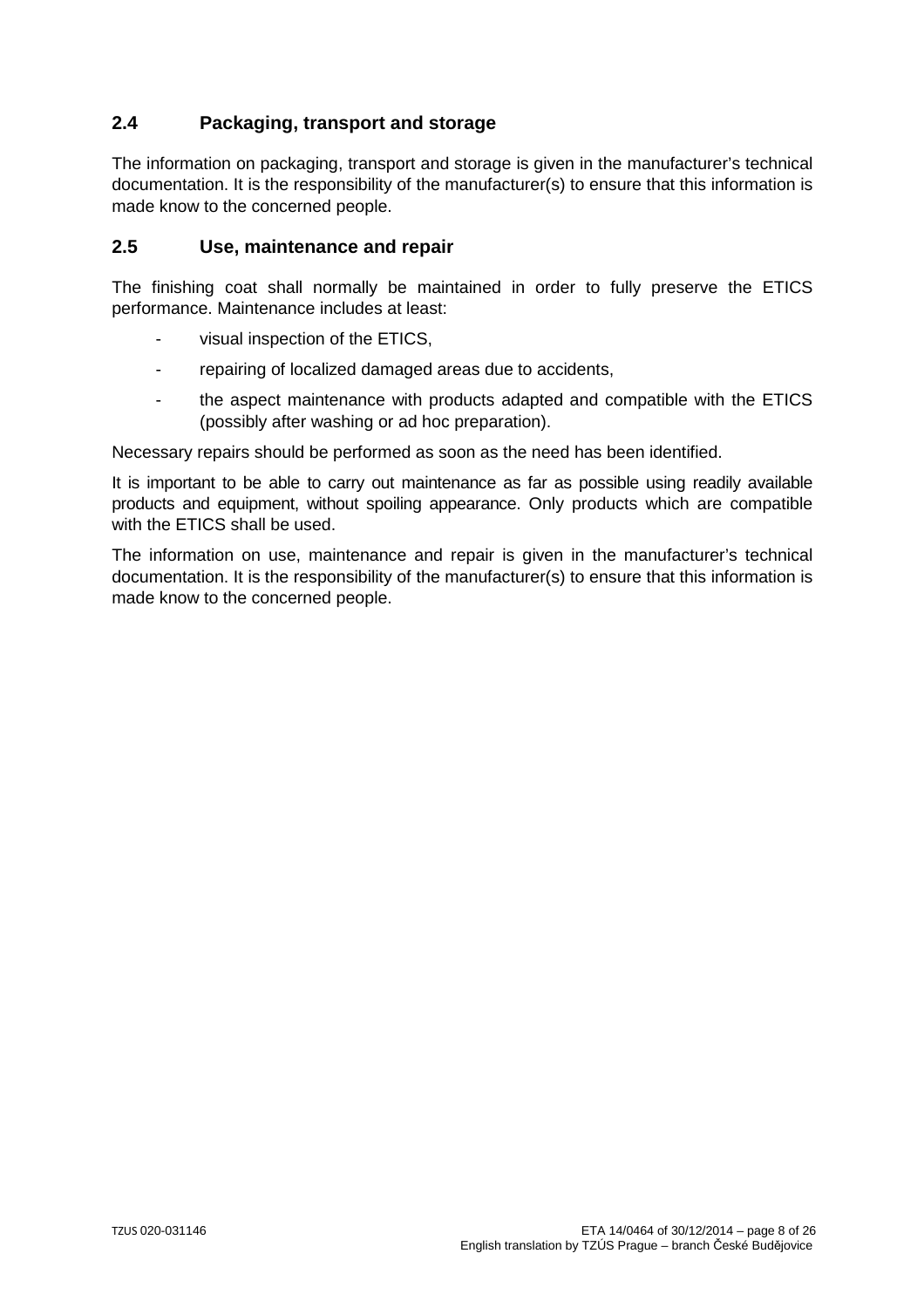#### **3 Performance of the product and references to the methods used for its assessment**

**The performances of the kit as described in this chapter are valid provided that the components of the kit comply with Annexes 1 - 4.** 

#### **3.1 Mechanical resistance and stability (BWR 1)**

Not relevant.

#### **3.2 Safety in case of fire (BWR 2)**

#### **3.2.1 Reaction to fire (ETAG 004 - clause 5.1.2.1, EN 13501-1)**

| Configuration                                                                                                                                                                                                                              | Organic content /<br>heat of<br>combustion                           | <b>Flame retardant</b><br>content                                 | <b>Euroclass</b><br>according to<br>EN 13501-1 |
|--------------------------------------------------------------------------------------------------------------------------------------------------------------------------------------------------------------------------------------------|----------------------------------------------------------------------|-------------------------------------------------------------------|------------------------------------------------|
|                                                                                                                                                                                                                                            | Reaction to fire valid for general use of ETICS                      |                                                                   |                                                |
| Adhesive                                                                                                                                                                                                                                   | max. 4.81 MJ/kg                                                      | No flame retardant                                                |                                                |
| Panels of expanded polystyrene EPS<br>Maximal density of 15 $kg/m3$                                                                                                                                                                        | In quantity<br>ensuring<br>Euroclass E<br>according to EN<br>13501-1 | In quantity ensuring<br>Euroclass E<br>according to EN<br>13501-1 |                                                |
| Base coat render                                                                                                                                                                                                                           | max. 0.13 MJ/kg                                                      | No flame retardant                                                |                                                |
| Glass fiber mesh                                                                                                                                                                                                                           | max. 8.32 MJ/kg                                                      | No flame retardant                                                | $B - s1$ , d0                                  |
| Finishing coats with mineral binder<br>Finishing coats with acrylic binder<br>except finishing coat fast<br>granit<br>Finishing coats with silicate binder<br>Finishing coats with siloxane binder<br>Finishing coats with silicone binder | max. 2.30 MJ/kg                                                      | No flame retardant                                                |                                                |
|                                                                                                                                                                                                                                            | Reaction to fire valid only for ETICS in lower part of wall          |                                                                   |                                                |
| Adhesive<br><b>FAST Normal S</b><br>FAST Specjal/FAST Specjal M                                                                                                                                                                            | max. 0.14 MJ/kg                                                      | No flame retardant                                                | $B - s1$ , d0                                  |
| Panels of expanded polystyrene EPS<br>Maximal density of 36 kg/m <sup>3</sup>                                                                                                                                                              | In quantity<br>ensuring<br>Euroclass E<br>according to EN<br>13501-1 | In quantity ensuring<br>Euroclass E<br>according to EN<br>13501-1 |                                                |
| Base coat render                                                                                                                                                                                                                           | max. 0.13 MJ/kg                                                      | No flame retardant                                                |                                                |
| Glass fiber mesh                                                                                                                                                                                                                           | max. 8.32 MJ/kg                                                      | No flame retardant                                                |                                                |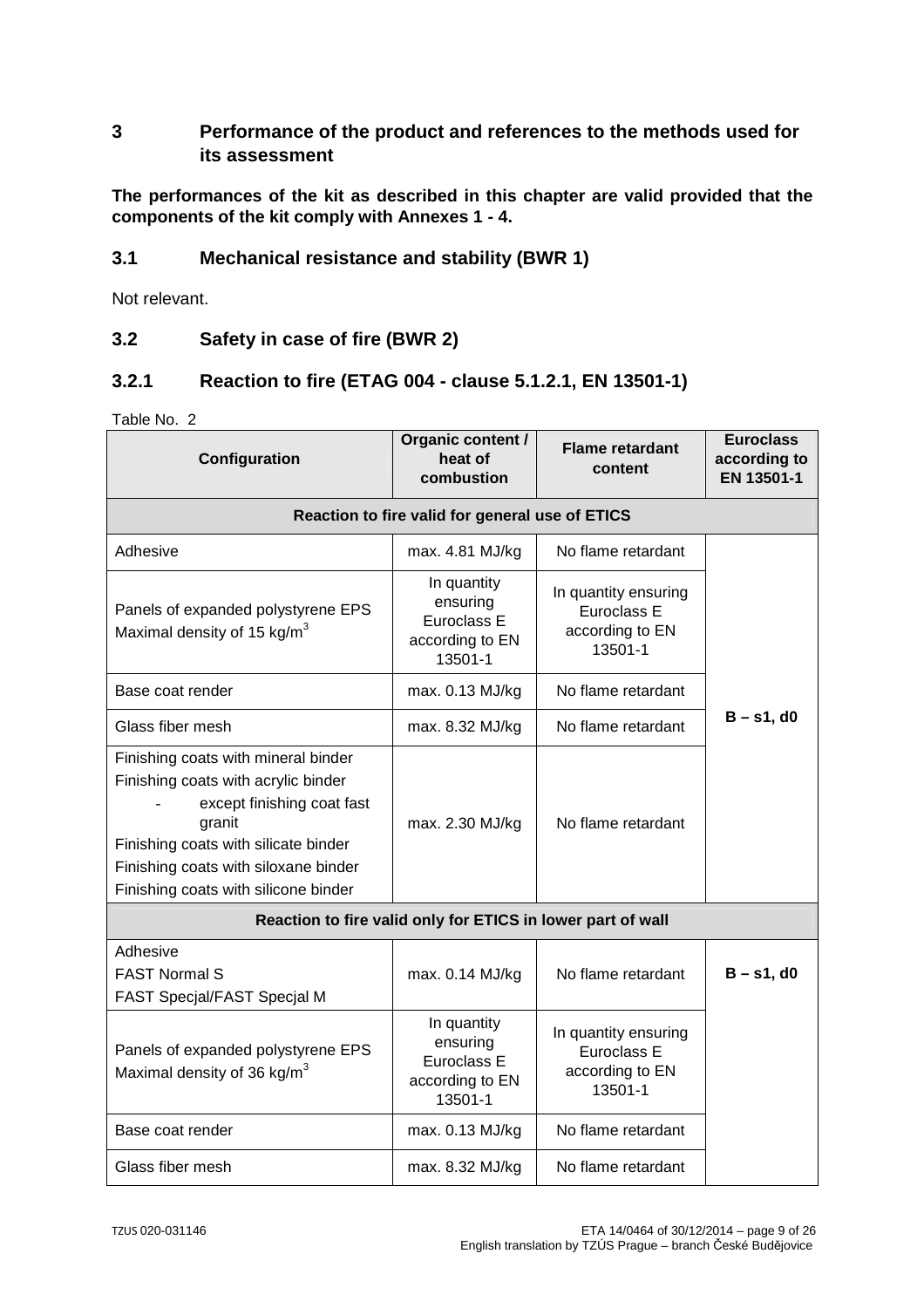| Configuration              | Organic content /<br>heat of<br>combustion | <b>Flame retardant</b><br>content | <b>Euroclass</b><br>according to<br>EN 13501-1 |
|----------------------------|--------------------------------------------|-----------------------------------|------------------------------------------------|
| Finishing coat FAST Granit | max. 2.90 MJ/kg                            | No flame retardant                |                                                |

Note: A European reference fire scenario has not been laid down for facades. In some Member States, the classification of ETICS according to EN 13501-1 might not be sufficient for the use in facades. An additional assessment of ETICS according to national provisions (e.g. on the basis of a large scale test) might be necessary to comply with Member State regulations, until the existing European classification system has been completed.

#### **3.3 Hygiene, health and environment (BWR 3)**

#### **3.3.1 Water absorption (ETAG 004 - clause 5.1.3.1)**

#### • Base coat **FAST Specjal / FAST Specjal M:**

Water absorption after 1 hour  $\leq 1$  kg/m<sup>2</sup>

Water absorption after 24 hours  $\leq 0.5 \text{ kg/m}^2$ 

Rendering system:

|                                                           |                                                                                             | Water absorption after 24 hours |                              |
|-----------------------------------------------------------|---------------------------------------------------------------------------------------------|---------------------------------|------------------------------|
|                                                           |                                                                                             | $< 0.5$ kg/m <sup>2</sup>       | $\geq$ 0.5 kg/m <sup>2</sup> |
|                                                           | <b>FAST Baranek</b><br>with protection coats<br>FAST F-S, FAST F-AZ,<br><b>FAST Silikon</b> | X                               |                              |
|                                                           | <b>FAST Baranek</b><br>with protection coat<br><b>FAST SI-SI</b>                            |                                 | X                            |
|                                                           | <b>FAST Kornik</b>                                                                          | X                               |                              |
| <b>Rendering system:</b><br>Base coat                     | <b>FAST WD (WET, DRY</b><br>Dash)                                                           | X                               |                              |
| <b>FAST Specjal / FAST</b><br>Specjal M + finishing coats | <b>FAST MS</b>                                                                              | X                               |                              |
| as indicated here:                                        | <b>FAST Baranek S</b><br><b>FAST Kornik S</b>                                               | X                               |                              |
|                                                           | <b>FAST Baranek A</b><br><b>FAST Kornik A</b><br><b>FAST Granit</b>                         |                                 | X                            |
|                                                           | <b>FAST Baranek SI</b><br><b>FAST Kornik SI</b>                                             |                                 | X                            |
|                                                           | <b>FAST Baranek SIL</b><br><b>FAST Kornik SIL</b>                                           |                                 | X                            |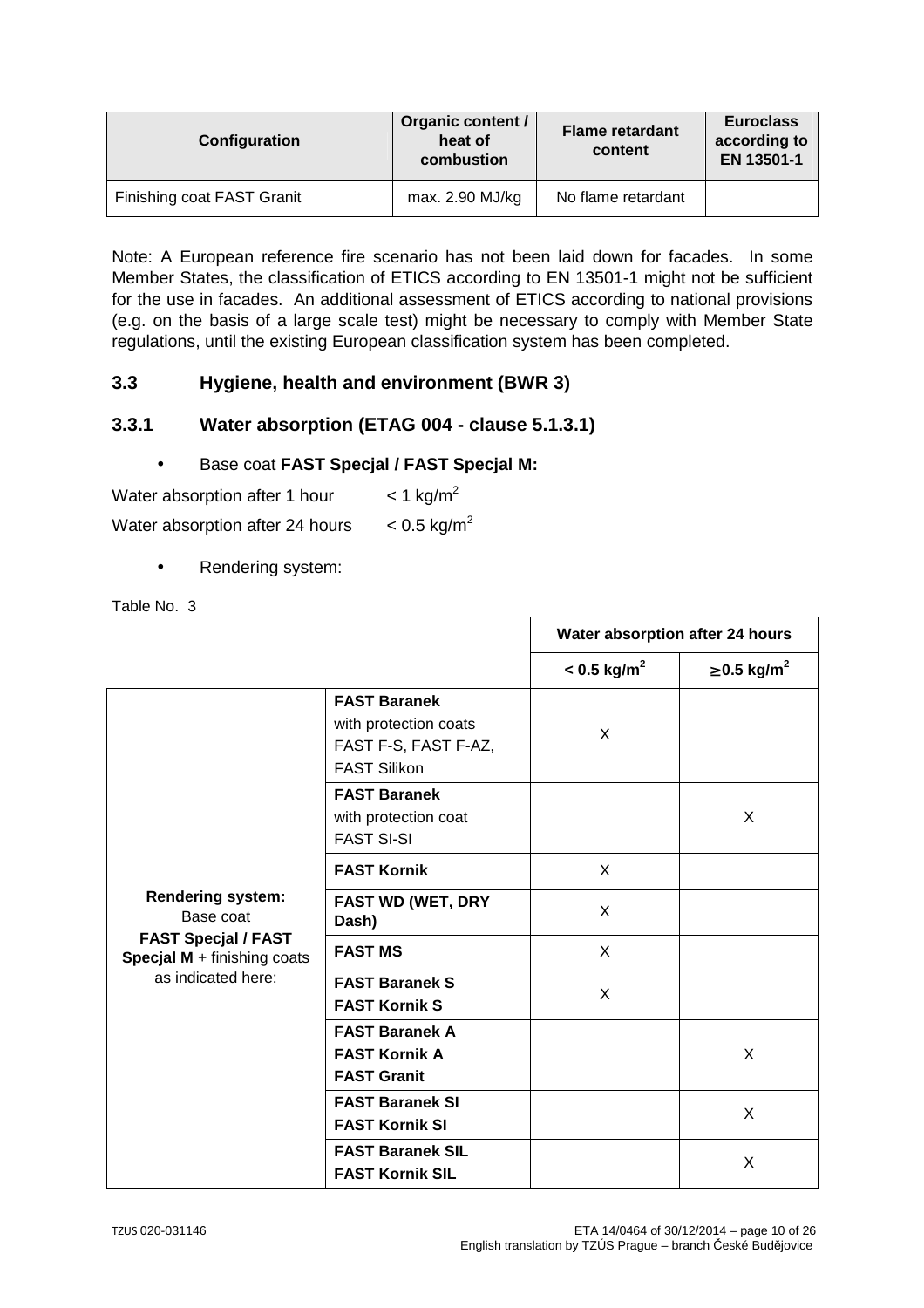# **3.3.2 Watertightness (ETAG 004 - clause 5.1.3.2)**

## **3.3.2.1 Hygrothermal behavior**

Pass (without defects).

#### **3.3.2.2 Freeze-thaw behaviour**

Pass (without defects).

## **3.3.3 Impact resistance (ETAG 004 - clause 5.1.3.3)**

| Rendering system:<br>Base coat FAST Specjal / FAST<br>Specjal M + reinforcement<br>and finishing coats indicated hereafter: | Single standard mesh | Double standard mesh                                                                                           |
|-----------------------------------------------------------------------------------------------------------------------------|----------------------|----------------------------------------------------------------------------------------------------------------|
| <b>FAST Baranek</b><br><b>FAST Kornik</b>                                                                                   | Category III         | Category III<br>for particle size 1.0 and<br>$1.5 \text{ mm}$<br>Category I<br>for particle size $\geq 2.0$ mm |
| FAST WD (WET, DRY Dash)                                                                                                     | Category I           | <b>NPD</b>                                                                                                     |
| <b>FAST MS</b>                                                                                                              | Category III         | Category I                                                                                                     |
| <b>FAST Baranek S</b><br><b>FAST Kornik S</b>                                                                               | Category III         | Category I                                                                                                     |
| <b>FAST Baranek A</b><br><b>FAST Kornik A</b>                                                                               | Category III         | Category III<br>for particle size 1.0 and<br>$1.5 \text{ mm}$<br>Category I                                    |
|                                                                                                                             |                      | for particle size $\geq 2$ mm                                                                                  |
| <b>FAST Granit</b>                                                                                                          | Category III         | Category I                                                                                                     |
| <b>FAST Baranek SI</b><br><b>FAST Kornik SI</b>                                                                             | Category III         | Category I                                                                                                     |
| <b>FAST Baranek SIL</b><br><b>FAST Kornik SIL</b>                                                                           | Category III         | Category III<br>for particle size 1.0 and<br>$1.5 \text{ mm}$                                                  |
|                                                                                                                             |                      | Category I<br>for particle size $\geq 2$ mm                                                                    |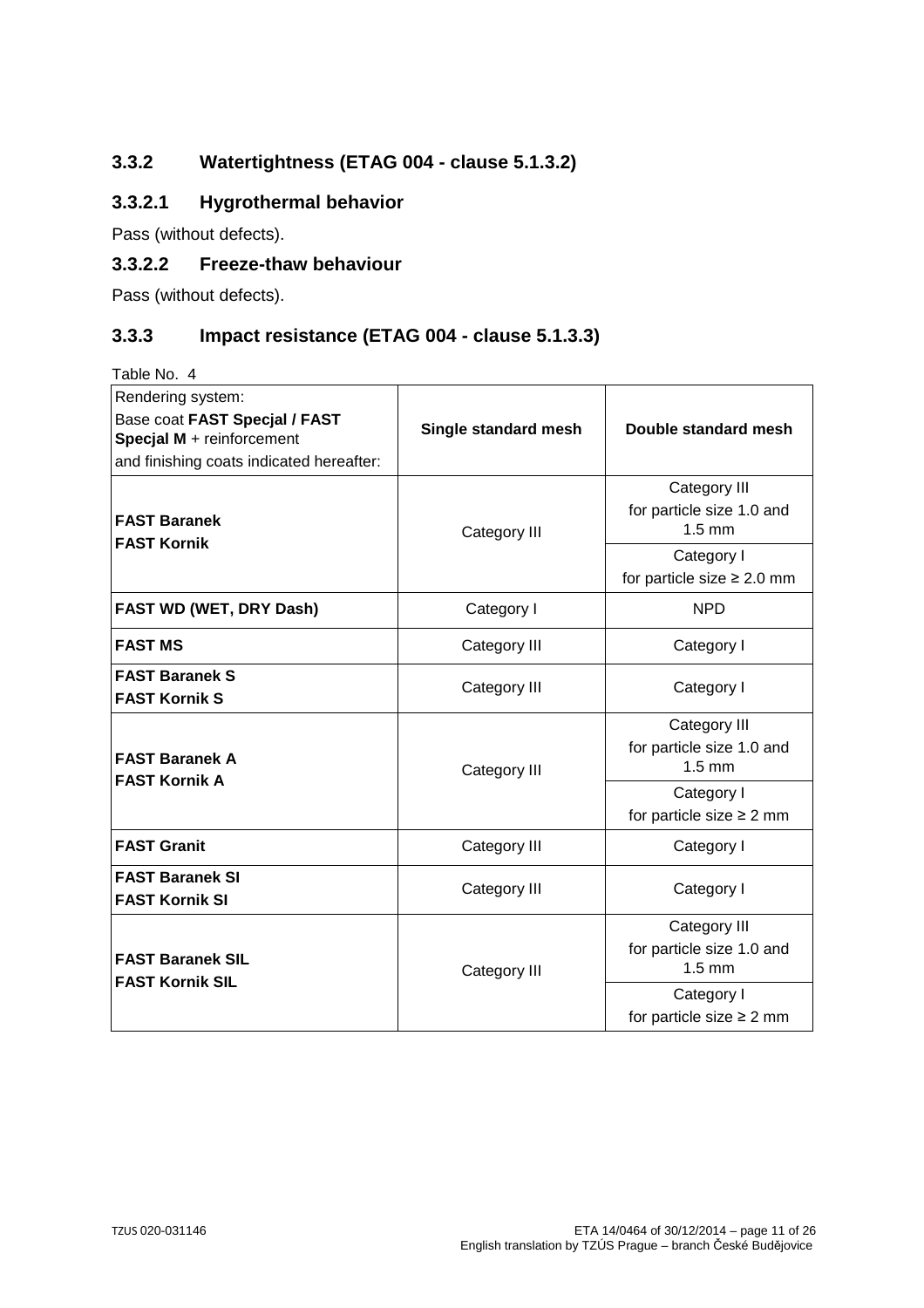## **3.3.4 Water vapour permeability (ETAG 004 - clause 5.1.3.4)**

Table No. 5

| Rendering system:                                                                                   | Equivalent air layer thickness $s_d$ |                      |
|-----------------------------------------------------------------------------------------------------|--------------------------------------|----------------------|
| Base coat FAST Specjal / FAST Specjal M<br>+ reinforcement and finishing coats, indicated hereafter | Single standard<br>mesh              | Double standard mesh |
| <b>FAST Baranek</b><br><b>FAST Kornik</b>                                                           | $\leq 0.23$ m                        | $\leq 0.27$ m        |
| FAST WD (WET, DRY Dash)                                                                             | $\leq 0,44$ m                        | <b>NPD</b>           |
| <b>FAST MS</b>                                                                                      | ≤ 0,45 $m$                           | ≤ 0,51 m             |
| <b>FAST Baranek S</b><br><b>FAST Kornik S</b>                                                       | ≤ 0,29 $m$                           | ≤ 0,38 $m$           |
| <b>FAST Baranek A</b><br><b>FAST Kornik A</b>                                                       | $\leq 0,38$ m                        | ≤ 0,55 $m$           |
| <b>FAST Granit</b>                                                                                  | $\leq$ 0,34 m                        | ≤ 0,48 $m$           |
| <b>FAST Baranek SI</b><br><b>FAST Kornik SI</b>                                                     | ≤ 0,32 m                             | $\leq 0.39$ m        |
| <b>FAST Baranek SIL</b><br><b>FAST Kornik SIL</b>                                                   | $\leq 0.29$ m                        | ≤ 0,36 $m$           |

#### **3.3.5 Release of dangerous substances (ETAG 004 - clause 5.1.3.5, EOTA TR034)**

NPD (no performance determined).

#### **3.4 Safety and accessibility in use (BWR 4)**

#### **3.4.1 Bond strength between base coat and insulation product (ETAG 004 - clause 5.1.4.1.1)**

Bonding strength of base coat to insulation product  $\geq$  0.08 MPa (cohesive failure).

### **3.4.2 Bond strength between adhesive and substrate / insulation product (ETAG 004 - clauses 5.1.4.1.2, 5.1.4.1.3)**

|                                                                        |                                  | <b>Initial state</b> | 48 hrs. immersion in<br>water<br>+ 2 hrs. 23°C/50% RH | 48 hrs. immersion<br>in water<br>+7 days 23°C/50%<br><b>RH</b> |
|------------------------------------------------------------------------|----------------------------------|----------------------|-------------------------------------------------------|----------------------------------------------------------------|
| <b>FAST Normal S</b>                                                   | Concrete                         | $\geq$ 0.25 MPa      | $\geq 0.08$ MPa                                       | $\geq$ 0.25 MPa                                                |
| <b>FAST Specjal/FAST</b><br><b>Specjal M</b><br><b>FAST Specjal DS</b> | Expanded<br>polystyrene<br>(EPS) | $\geq 0.08$ MPa      | $\geq 0.03$ MPa                                       | $\geq 0.08$ MPa                                                |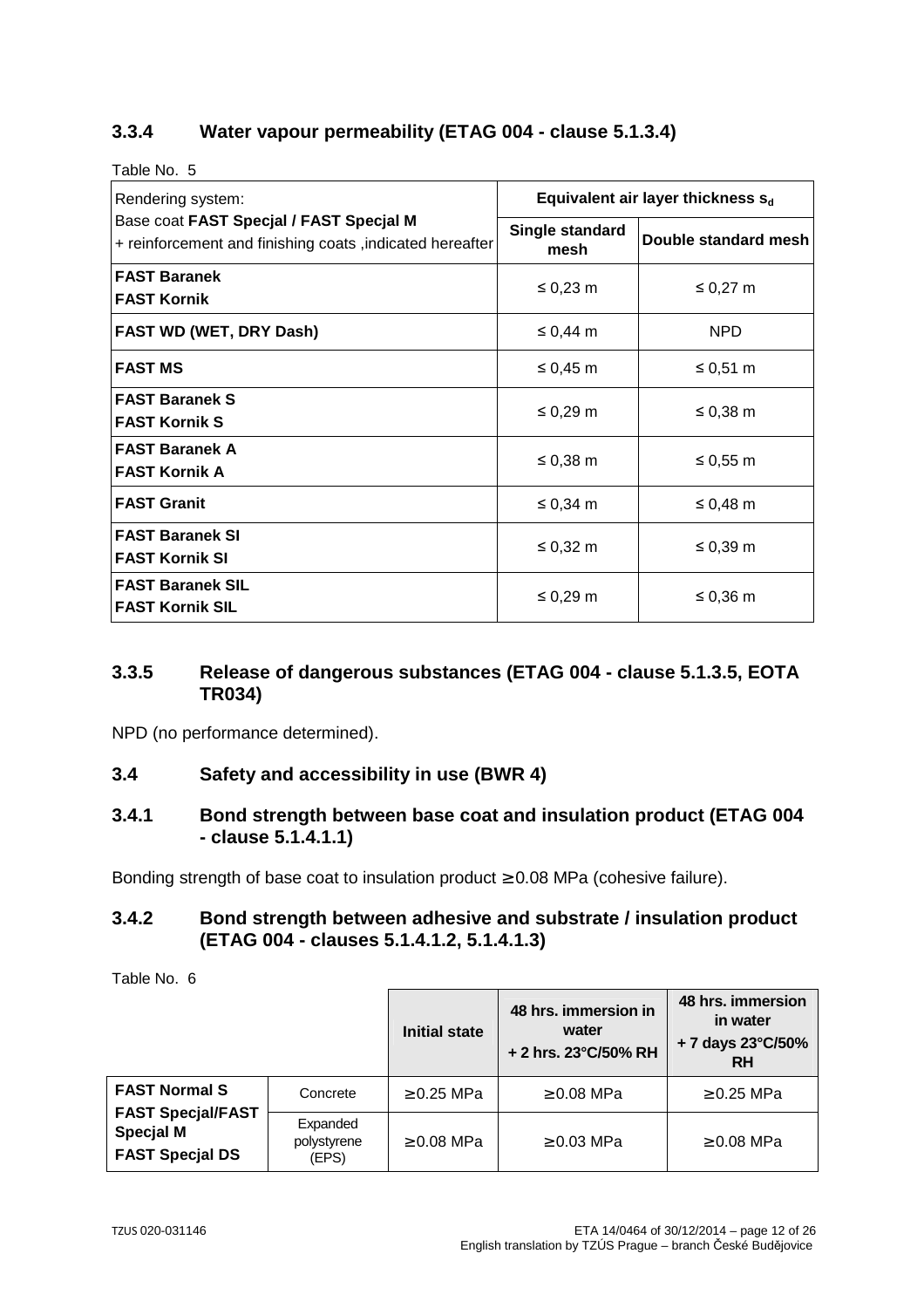# **3.4.3 Fixing strength (ETAG 004 - clause 5.1.4.2)**

Test not required (no limitation of ETICS length).

## **3.4.4 Wind load resistance (ETAG 004 - clause 5.1.4.3)**

#### Table No. 7

|                       | Trade name                                                 |                 | See Annex No. 2                                      |                                                      |  |  |
|-----------------------|------------------------------------------------------------|-----------------|------------------------------------------------------|------------------------------------------------------|--|--|
| Anchor<br>description |                                                            |                 | Surface assembly                                     | Countersunk assembly                                 |  |  |
|                       | Plate diameter (mm)                                        |                 | 60 or more                                           | 60 or more                                           |  |  |
| <b>EPS</b>            | Thickness (mm)                                             | $\geq 50$       | $\geq 100$                                           |                                                      |  |  |
| characteristics       | Tensile strength (kPa)                                     |                 | $\geq 100$                                           | $\geq 100$                                           |  |  |
| Maximal load          | Anchors placed<br>at the body of the<br>insulation product | $R_{\sf panel}$ | min. value:<br>$0.45$ kN<br>mean value:<br>$0.47$ kN |                                                      |  |  |
|                       | Anchors placed<br>at joints of the<br>insulation product   | $R_{joint}$     |                                                      | min. value:<br>$0.37$ kN<br>mean value:<br>$0.41$ kN |  |  |

## **3.4.5 Render strip tensile test**

|      |                                                                                                                                          | Glass fiber mesh AKE 145 A / R 117 A101<br>(manufacturer: SAINT-GOBAIN ADFORS CZ s.r.o.) |          |                                                                                             |               |                     |                |  |
|------|------------------------------------------------------------------------------------------------------------------------------------------|------------------------------------------------------------------------------------------|----------|---------------------------------------------------------------------------------------------|---------------|---------------------|----------------|--|
|      |                                                                                                                                          |                                                                                          |          | Crack width $W_{\text{two}}$ [mm]/ number of cracks<br>at relative elongation $\varepsilon$ |               |                     |                |  |
|      | <b>Load direction</b><br>$\epsilon = 1.0 \%$<br>$\epsilon = 0.5 \%$<br>$\epsilon = 0.8 \%$<br>$\epsilon = 0.3 \%$<br>$\epsilon = 1.5 \%$ |                                                                                          |          |                                                                                             |               | $\epsilon = 2.0 \%$ |                |  |
| Warp | Sample No. 1                                                                                                                             | -                                                                                        |          | $\leq 0.05/2$                                                                               | $\leq 0.05/4$ | $\leq 0.05/9$       | $\leq 0.10/11$ |  |
|      | Sample No. 2                                                                                                                             | -                                                                                        | ≤ 0.05/2 | $\leq 0.05/4$                                                                               | ≤ 0.05/7      | $\leq 0.10/9$       | ≤ 0.10/9       |  |
|      | Sample No. 3                                                                                                                             |                                                                                          |          | ≤ 0.05/3                                                                                    | ≤ 0.05/6      | $\leq 0.10/10$      | $\leq 0.10/12$ |  |
| Weft | Sample No. 1                                                                                                                             | ۰                                                                                        |          | $\leq 0.05/4$                                                                               | ≤ 0.05/6      | ≤ 0.05/8            | $\leq 0.05/13$ |  |
|      | Sample No. 2                                                                                                                             | -                                                                                        |          | ≤ 0.05/3                                                                                    | $\leq 0.05/5$ | ≤ 0.05/6            | ≤ 0.05/11      |  |
|      | Sample No. 3                                                                                                                             | ۰                                                                                        |          | $\leq 0.05/4$                                                                               | $\leq 0.05/5$ | ≤ 0.05/7            | ≤ 0.05/13      |  |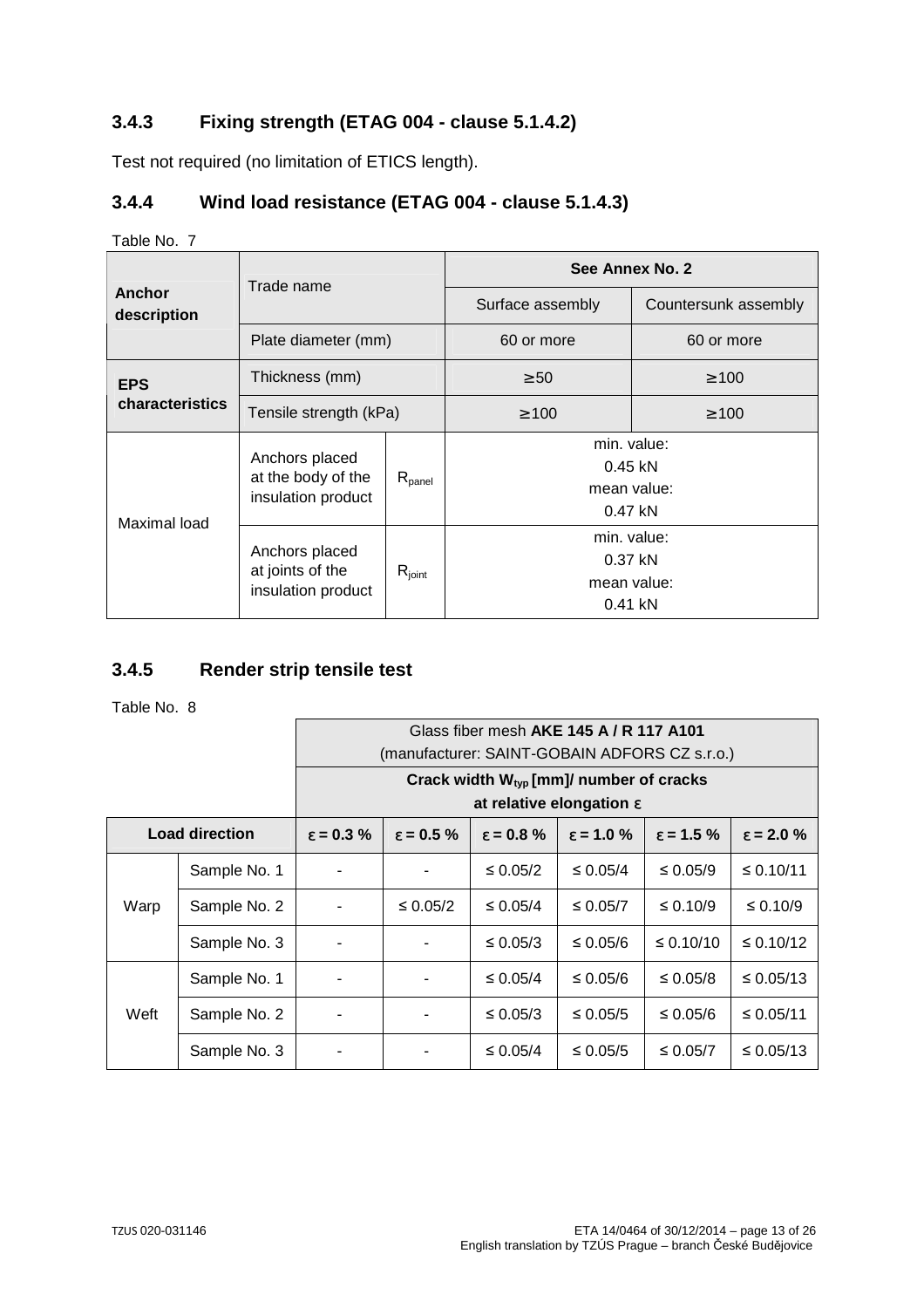#### Table No. 9

|      |                       |                                                                                                                   | Glass fiber mesh AKE 160 A / R 131 A101 |                                                     |               |               |                     |
|------|-----------------------|-------------------------------------------------------------------------------------------------------------------|-----------------------------------------|-----------------------------------------------------|---------------|---------------|---------------------|
|      |                       |                                                                                                                   |                                         | (manufacturer: SAINT-GOBAIN ADFORS CZ s.r.o.)       |               |               |                     |
|      |                       |                                                                                                                   |                                         | Crack width $W_{\text{typ}}$ [mm]/ number of cracks |               |               |                     |
|      |                       |                                                                                                                   |                                         | at relative elongation $\varepsilon$                |               |               |                     |
|      | <b>Load direction</b> | $\varepsilon = 0.5 \%$<br>$\epsilon = 0.8 \%$<br>$\epsilon = 1.0 \%$<br>$\epsilon$ = 1.5 %<br>$\epsilon = 0.3 \%$ |                                         |                                                     |               |               | $\epsilon = 2.0 \%$ |
| Warp | Sample No. 1          | -                                                                                                                 |                                         | ≤ 0.05/2                                            | $\leq 0.05/2$ | $\leq 0.05/5$ | ≤ 0.05/6            |
|      | Sample No. 2          | -                                                                                                                 |                                         | ≤ 0.05/1                                            | ≤ 0.05/1      | $\leq 0.05/3$ | $\leq 0.05/5$       |
|      | Sample No. 3          | ۰                                                                                                                 |                                         | ≤ 0.05/2                                            | $\leq 0.05/2$ | $\leq 0.05/4$ | ≤ 0.05/7            |
| Weft | Sample No. 1          | ۰                                                                                                                 | ≤ 0.05/3                                | $\leq 0.05/3$                                       | ≤ 0.05/6      | ≤ 0.05/8      | $\leq 0.10/9$       |
|      | Sample No. 2          |                                                                                                                   | ≤ 0.05/3                                | ≤ 0.05/5                                            | ≤ 0.05/5      | $\leq 0.05/9$ | $\leq 0.10/10$      |
|      | Sample No. 3          | $\overline{\phantom{a}}$                                                                                          | ≤ 0.05/3                                | ≤ 0.05/3                                            | ≤ 0.05/6      | ≤ 0.05/8      | $\leq 0.10/10$      |

|      |                       |                                                                                                                   | Glass fiber mesh 117 S |                                                     |               |               |                     |  |
|------|-----------------------|-------------------------------------------------------------------------------------------------------------------|------------------------|-----------------------------------------------------|---------------|---------------|---------------------|--|
|      |                       |                                                                                                                   |                        | (manufacturer: Technical Textiles, s.r.o.)          |               |               |                     |  |
|      |                       |                                                                                                                   |                        | Crack width W <sub>typ</sub> [mm]/ number of cracks |               |               |                     |  |
|      |                       |                                                                                                                   |                        | at relative elongation $\varepsilon$                |               |               |                     |  |
|      | <b>Load direction</b> | $\varepsilon = 0.5 \%$<br>$\epsilon = 0.8 \%$<br>$\epsilon$ = 1.0 %<br>$\epsilon = 1.5 \%$<br>$\epsilon = 0.3 \%$ |                        |                                                     |               |               | $\epsilon = 2.0 \%$ |  |
|      | Sample No. 1          | $\blacksquare$                                                                                                    | $\leq 0.05/2$          | $\leq 0.05/3$                                       | $\leq 0.05/4$ | ≤ 0.05/6      | ≤ 0.05/9            |  |
| Warp | Sample No. 2          | $\overline{\phantom{a}}$                                                                                          | $\leq 0.05/3$          | $\leq 0.05/5$                                       | $\leq 0.05/5$ | $\leq 0.10/7$ | $\leq 0.10/9$       |  |
|      | Sample No. 3          | $\overline{\phantom{a}}$                                                                                          | $\leq 0.05/2$          | $\leq 0.05/4$                                       | $\leq 0.05/5$ | ≤ 0.10/6      | $\leq 0.10/8$       |  |
|      | Sample No. 1          | $\blacksquare$                                                                                                    | ≤ 0.05/3               | $\leq 0.05/4$                                       | $\leq 0.05/4$ | ≤ 0.05/5      | ≤ 0.05/9            |  |
| Weft | Sample No. 2          | $\overline{\phantom{a}}$                                                                                          | ≤ 0.05/1               | ≤ 0.05/2                                            | $\leq 0.05/3$ | ≤ 0.05/6      | ≤ 0.10/9            |  |
|      | Sample No. 3          | ۰                                                                                                                 | ≤ 0.05/1               | $\leq 0.05/3$                                       | ≤ 0.05/3      | ≤ 0.05/5      | $\leq 0.10/8$       |  |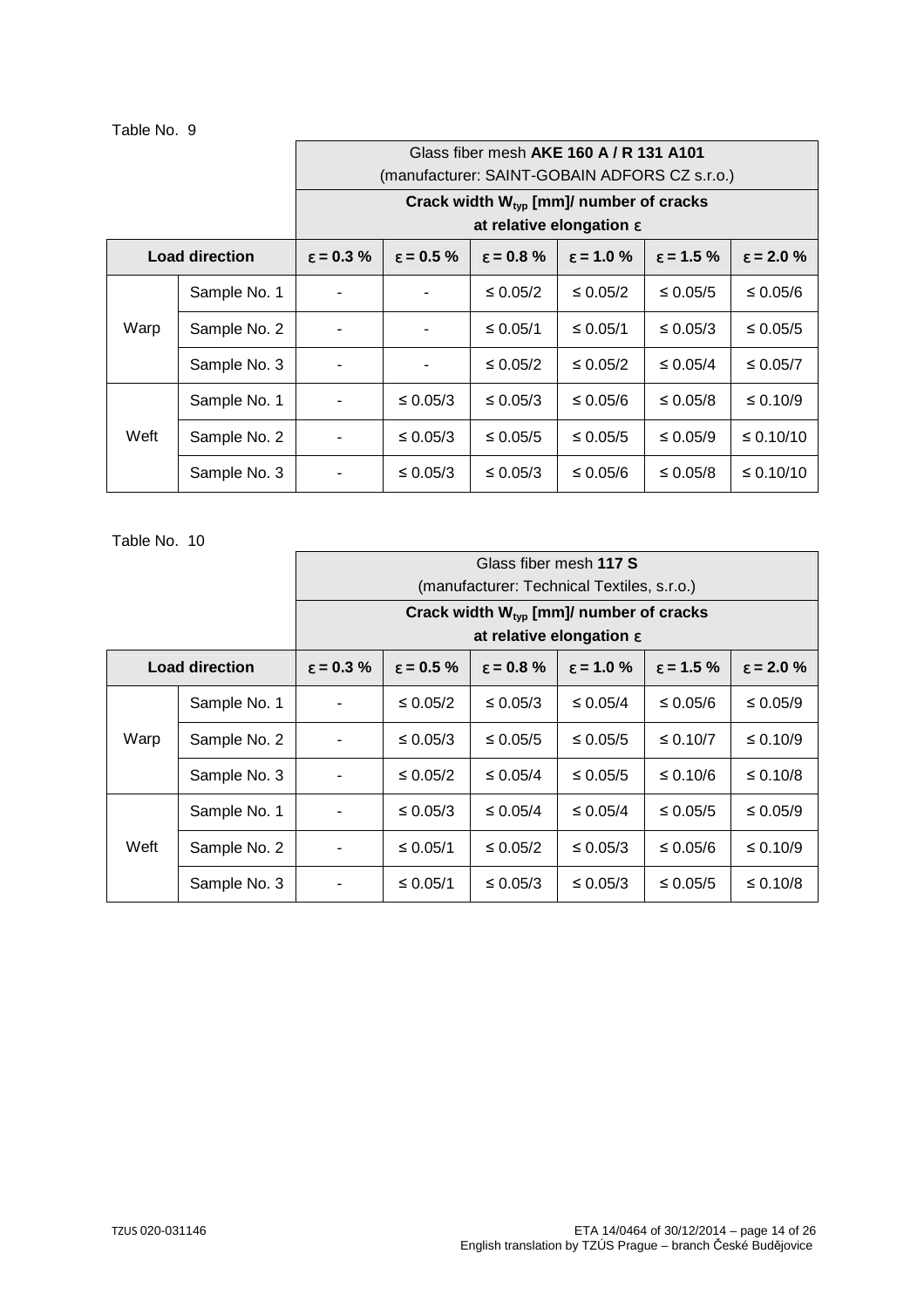|  | Table No. |  | 11 |
|--|-----------|--|----|
|--|-----------|--|----|

|      |                       | <b>SECCO E 145</b>                  |                                                     |                                      |                    |                     |                    |  |  |  |
|------|-----------------------|-------------------------------------|-----------------------------------------------------|--------------------------------------|--------------------|---------------------|--------------------|--|--|--|
|      |                       | (manufacturer: ASGLATEX Ohorn GmbH) |                                                     |                                      |                    |                     |                    |  |  |  |
|      |                       |                                     | Crack width $W_{\text{typ}}$ [mm]/ number of cracks |                                      |                    |                     |                    |  |  |  |
|      |                       |                                     |                                                     | at relative elongation $\varepsilon$ |                    |                     |                    |  |  |  |
|      | <b>Load direction</b> | $\epsilon = 0.3 \%$                 | $\varepsilon = 0.5 \%$                              | $\epsilon = 0.8 \%$                  | $\epsilon$ = 1.0 % | $\epsilon = 1.5 \%$ | $\epsilon$ = 2.0 % |  |  |  |
|      | Sample No. 1          | $\leq 0.05/3$                       | ≤ 0.05/4                                            | ≤ 0.05/8                             | $\leq 0.05/12$     | $\leq 0.05/12$      | ≤ 0.05/12          |  |  |  |
|      |                       |                                     |                                                     |                                      |                    | ≤ 0.10/1            | ≤ 0.10/3           |  |  |  |
| Warp | Sample No. 2          | ≤ 0.05/1                            | $\leq 0.05/2$                                       | ≤ 0.05/5                             | $\leq 0.05/9$      | $\leq 0.05/10$      | $\leq 0.05/13$     |  |  |  |
|      |                       |                                     |                                                     |                                      |                    | $\leq 0.10/2$       | $\leq 0.10/2$      |  |  |  |
|      | Sample No. 3          | $\leq 0.05/2$                       | $\leq 0.05/3$                                       | ≤ 0.05/6                             | ≤ 0.05/10          | ≤ $0.05/11$         | ≤ 0.05/12          |  |  |  |
|      |                       |                                     |                                                     |                                      |                    | ≤ 0.10/2            | $\leq 0.10/3$      |  |  |  |
|      | Sample No. 1          | ≤ 0.05/2                            | ≤ 0.05/5                                            | ≤ $0.05/6$                           | $\leq 0.05/10$     | $\leq 0.05/14$      | ≤ $0.05/13$        |  |  |  |
|      |                       |                                     |                                                     |                                      | ≤ 0.10/1           | ≤ 0.10/1            | ≤ 0.10/3           |  |  |  |
|      |                       |                                     |                                                     | ≤ 0.05/8                             | ≤ 0.05/11          | ≤ $0.05/13$         | ≤ 0.05/14          |  |  |  |
| Weft | Sample No. 2          | ≤ 0.05/1                            | ≤ 0.05/6                                            | ≤ 0.10/1                             | ≤ 0.10/2           | ≤ 0.10/3            | ≤ 0.10/3           |  |  |  |
|      |                       |                                     |                                                     |                                      |                    |                     | $\leq 0.15/2$      |  |  |  |
|      |                       |                                     |                                                     | ≤ $0.05/7$                           | $\leq 0.05/10$     | ≤ $0.05/12$         | ≤ $0.05/15$        |  |  |  |
|      | Sample No. 3          | $\leq 0.05/2$                       | ≤ 0.05/5                                            | $\leq 0.10/2$                        | ≤ 0.10/3           | ≤ 0.10/3            | ≤ 0.10/2           |  |  |  |
|      |                       |                                     |                                                     |                                      |                    |                     | ≤ 0.15/1           |  |  |  |

|      |                       | <b>SECCO E 160</b>                                  |                     |                     |                                      |                     |                     |  |  |
|------|-----------------------|-----------------------------------------------------|---------------------|---------------------|--------------------------------------|---------------------|---------------------|--|--|
|      |                       | (manufacturer: ASGLATEX Ohorn GmbH)                 |                     |                     |                                      |                     |                     |  |  |
|      |                       | Crack width $W_{\text{typ}}$ [mm]/ number of cracks |                     |                     |                                      |                     |                     |  |  |
|      |                       |                                                     |                     |                     | at relative elongation $\varepsilon$ |                     |                     |  |  |
|      | <b>Load direction</b> | $\epsilon = 0.3 \%$                                 | $\epsilon = 0.5 \%$ | $\epsilon = 0.8 \%$ | $\epsilon = 1.0 \%$                  | $\epsilon = 1.5 \%$ | $\epsilon = 2.0 \%$ |  |  |
|      | Sample No. 1          | ≤ 0.05/3                                            | $\leq 0.05/4$       | ≤ 0.05/6            | $\leq 0.05/8$                        | ≤ 0.05/10           | $\leq 0.05/12$      |  |  |
|      |                       |                                                     |                     |                     |                                      | ≤ 0.10/1            | $\leq 0.10/2$       |  |  |
| Warp | Sample No. 2          | ≤ 0.05/1                                            | ≤ 0.05/3            | ≤ 0.05/6            | $\leq 0.05/9$                        | ≤ 0.05/11           | ≤ 0.05/14           |  |  |
|      |                       |                                                     |                     |                     | $\leq 0.10/2$                        | ≤ 0.10/2            | ≤ 0.10/3            |  |  |
|      | Sample No. 3          | $\leq 0.05/2$                                       | ≤ 0.05/3            | $\leq 0.05/6$       | ≤ 0.05/8                             | $\leq 0.05/12$      | $\leq 0.05/13$      |  |  |
|      |                       |                                                     |                     |                     | ≤ 0.10/1                             | ≤ 0.10/2            | $\leq 0.10/4$       |  |  |
|      | Sample No. 1          | $\leq 0.05/2$                                       | ≤ 0.05/3            | ≤ 0.05/6            | $\leq 0.05/7$                        | ≤ $0.05/9$          | ≤ 0.05/11           |  |  |
|      |                       |                                                     |                     |                     | ≤ 0.10/1                             | ≤ 0.10/2            | $\leq 0.10/2$       |  |  |
| Weft | Sample No. 2          | $\leq 0.05/2$                                       | $\leq 0.05/4$       | $\leq 0.05/8$       | $\leq 0.05/9$                        | ≤ 0.05/10           | ≤ 0.05/12           |  |  |
|      |                       |                                                     |                     |                     | $\leq 0.10/2$                        | ≤ 0.10/3            | ≤ 0.10/3            |  |  |
|      | Sample No. 3          | $\leq 0.05/2$                                       | ≤ 0.05/5            | ≤ 0.05/6            | $\leq 0.05/8$                        | ≤ 0.05/10           | ≤ 0.05/13           |  |  |
|      |                       |                                                     |                     |                     | ≤ 0.10/1                             | ≤ 0.10/2            | ≤ 0.10/3            |  |  |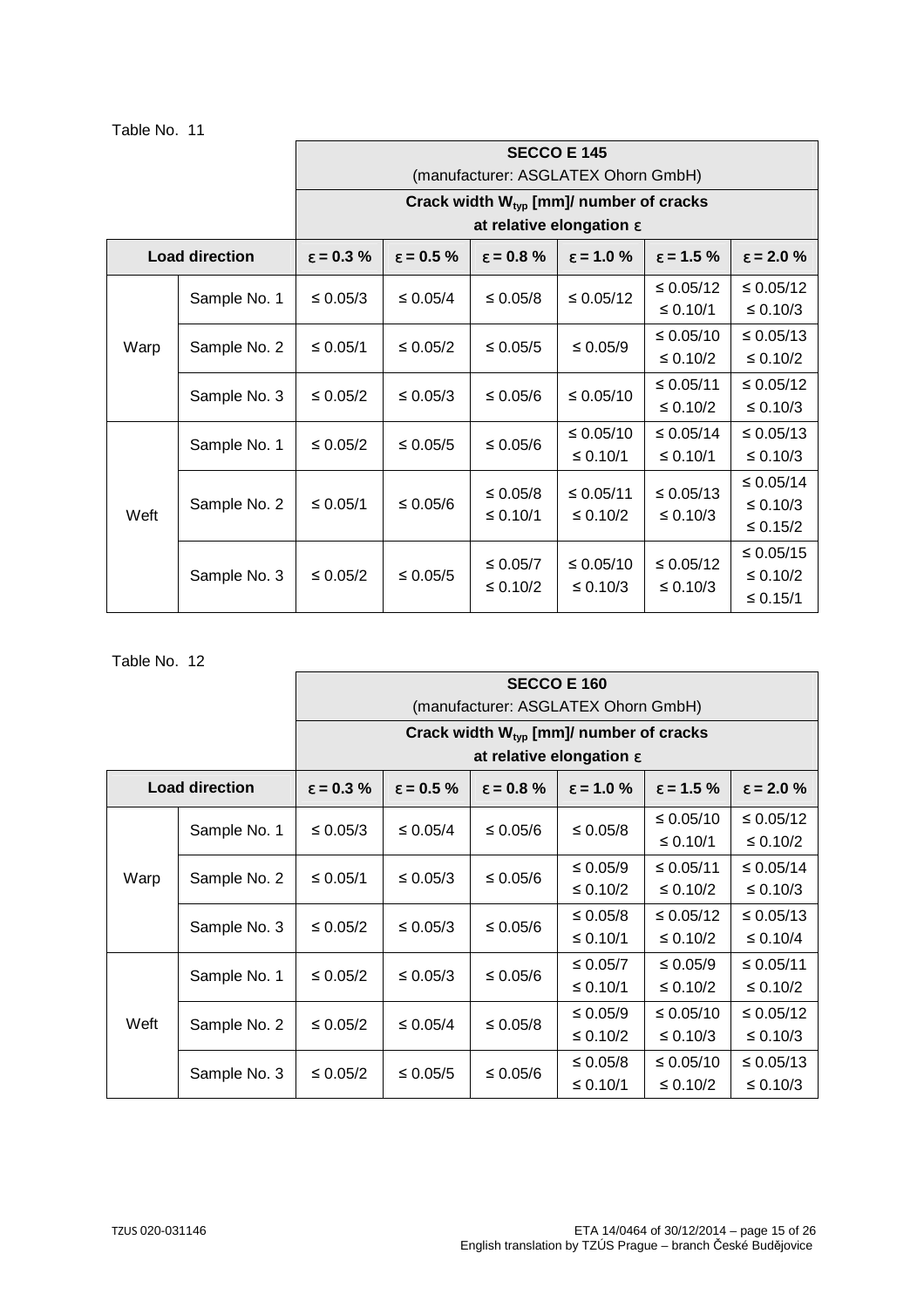| Table No. 13 |  |  |  |  |
|--------------|--|--|--|--|
|--------------|--|--|--|--|

|      |                       | <b>REDNET E 145</b>                                 |                     |                     |                                      |                    |                     |  |  |
|------|-----------------------|-----------------------------------------------------|---------------------|---------------------|--------------------------------------|--------------------|---------------------|--|--|
|      |                       | (manufacturer: ASGLATEX Ohorn GmbH)                 |                     |                     |                                      |                    |                     |  |  |
|      |                       | Crack width $W_{\text{typ}}$ [mm]/ number of cracks |                     |                     |                                      |                    |                     |  |  |
|      |                       |                                                     |                     |                     | at relative elongation $\varepsilon$ |                    |                     |  |  |
|      | <b>Load direction</b> | $\epsilon = 0.3 \%$                                 | $\epsilon = 0.5 \%$ | $\epsilon = 0.8 \%$ | $\epsilon$ = 1.0 %                   | $\epsilon$ = 1.5 % | $\epsilon = 2.0 \%$ |  |  |
|      | Sample No. 1          | ≤ 0.05/3                                            | $\leq 0.05/4$       | ≤ 0.05/8            | ≤ 0.05/12                            | $\leq 0.05/12$     | ≤ 0.05/12           |  |  |
|      |                       |                                                     |                     |                     |                                      | ≤ 0.10/1           | ≤ 0.10/3            |  |  |
| Warp | Sample No. 2          | ≤ 0.05/1                                            | $\leq 0.05/2$       | ≤ 0.05/5            | $\leq 0.05/9$                        | $\leq 0.05/10$     | ≤ $0.05/13$         |  |  |
|      |                       |                                                     |                     |                     |                                      | ≤ 0.10/2           | ≤ 0.10/2            |  |  |
|      | Sample No. 3          | $\leq 0.05/2$                                       | ≤ 0.05/3            | ≤ 0.05/6            | ≤ 0.05/10                            | ≤ 0.05/11          | ≤ 0.05/12           |  |  |
|      |                       |                                                     |                     |                     |                                      | ≤ 0.10/2           | $\leq 0.10/3$       |  |  |
|      | Sample No. 1          | $\leq 0.05/2$                                       | ≤ 0.05/5            | ≤ 0.05/6            | $\leq 0.05/10$                       | $\leq 0.05/14$     | ≤ $0.05/13$         |  |  |
|      |                       |                                                     |                     |                     | ≤ 0.10/1                             | ≤ 0.10/1           | ≤ 0.10/3            |  |  |
|      |                       |                                                     |                     | ≤ 0.05/8            | ≤ 0.05/11                            | ≤ 0.05/13          | ≤ 0.05/14           |  |  |
| Weft | Sample No. 2          | ≤ 0.05/1                                            | ≤ 0.05/6            | ≤ 0.10/1            | $\leq 0.10/2$                        | ≤ 0.10/3           | ≤ 0.10/3            |  |  |
|      |                       |                                                     |                     |                     |                                      |                    | ≤ 0.15/2            |  |  |
|      |                       |                                                     |                     | ≤ 0.05/7            | ≤ 0.05/10                            | $\leq 0.05/12$     | ≤ $0.05/15$         |  |  |
|      | Sample No. 3          | $\leq 0.05/2$                                       | ≤ 0.05/5            | ≤ 0.10/2            | $\leq 0.10/3$                        | ≤ 0.10/3           | $\leq 0.10/2$       |  |  |
|      |                       |                                                     |                     |                     |                                      |                    | ≤ 0.15/1            |  |  |

|      |                       | <b>REDNET E 160</b>                 |                                                     |                     |                                      |                     |                     |  |  |
|------|-----------------------|-------------------------------------|-----------------------------------------------------|---------------------|--------------------------------------|---------------------|---------------------|--|--|
|      |                       | (manufacturer: ASGLATEX Ohorn GmbH) |                                                     |                     |                                      |                     |                     |  |  |
|      |                       |                                     | Crack width $W_{\text{typ}}$ [mm]/ number of cracks |                     |                                      |                     |                     |  |  |
|      |                       |                                     |                                                     |                     | at relative elongation $\varepsilon$ |                     |                     |  |  |
|      | <b>Load direction</b> | $\epsilon = 0.3 \%$                 | $\varepsilon = 0.5 \%$                              | $\epsilon = 0.8 \%$ | $\epsilon = 1.0 \%$                  | $\epsilon = 1.5 \%$ | $\epsilon = 2.0 \%$ |  |  |
|      | Sample No. 1          | ≤ 0.05/3                            | $\leq 0.05/4$                                       | ≤ 0.05/6            | $\leq 0.05/8$                        | ≤ 0.05/10           | $\leq 0.05/12$      |  |  |
|      |                       |                                     |                                                     |                     |                                      | ≤ 0.10/1            | $\leq 0.10/2$       |  |  |
| Warp | Sample No. 2          | ≤ 0.05/1                            | ≤ 0.05/3                                            | ≤ 0.05/6            | $\leq 0.05/9$                        | ≤ 0.05/11           | ≤ 0.05/14           |  |  |
|      |                       |                                     |                                                     |                     | $\leq 0.10/2$                        | ≤ 0.10/2            | $\leq 0.10/3$       |  |  |
|      | Sample No. 3          | ≤ 0.05/2                            | ≤ 0.05/3                                            | ≤ 0.05/6            | $\leq 0.05/8$                        | ≤ 0.05/12           | ≤ 0.05/13           |  |  |
|      |                       |                                     |                                                     |                     | ≤ 0.10/1                             | ≤ 0.10/2            | $\leq 0.10/4$       |  |  |
|      | Sample No. 1          | ≤ 0.05/2                            | ≤ 0.05/3                                            | ≤ 0.05/6            | ≤ 0.05/7                             | $\leq 0.05/9$       | ≤ 0.05/11           |  |  |
|      |                       |                                     |                                                     |                     | ≤ 0.10/1                             | $\leq 0.10/2$       | $\leq 0.10/2$       |  |  |
| Weft | Sample No. 2          | ≤ 0.05/2                            | $\leq 0.05/4$                                       | $\leq 0.05/8$       | $\leq 0.05/9$                        | ≤ 0.05/10           | ≤ 0.05/12           |  |  |
|      |                       |                                     |                                                     |                     | $\leq 0.10/2$                        | ≤ 0.10/3            | ≤ 0.10/3            |  |  |
|      | Sample No. 3          | $\leq 0.05/2$                       | ≤ 0.05/5                                            | ≤ 0.05/6            | $\leq 0.05/8$                        | ≤ 0.05/10           | ≤ 0.05/13           |  |  |
|      |                       |                                     |                                                     |                     | ≤ 0.10/1                             | ≤ 0.10/2            | $\leq 0.10/3$       |  |  |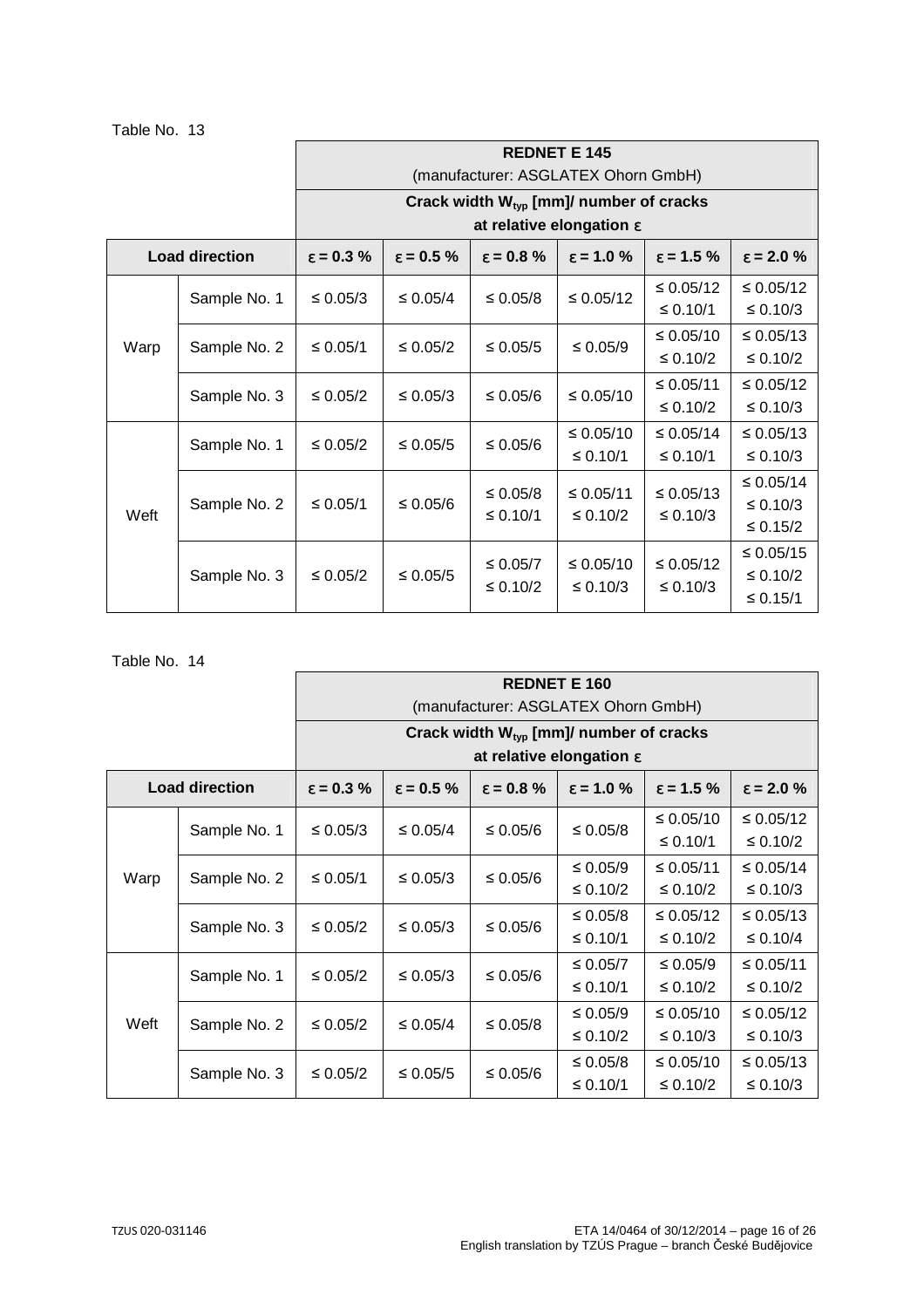| Table No. 15 |  |  |  |  |
|--------------|--|--|--|--|
|--------------|--|--|--|--|

|      |                       | Glass fiber mesh Valmieras SSA-1363-160      |                        |                        |                                      |                        |                    |  |  |  |
|------|-----------------------|----------------------------------------------|------------------------|------------------------|--------------------------------------|------------------------|--------------------|--|--|--|
|      |                       | (manufacturer: JSC Valmieras Stikla Skiedra) |                        |                        |                                      |                        |                    |  |  |  |
|      |                       | Crack width $W_{typ}$ [mm]/ number of cracks |                        |                        |                                      |                        |                    |  |  |  |
|      |                       |                                              |                        |                        | at relative elongation $\varepsilon$ |                        |                    |  |  |  |
|      | <b>Load direction</b> | $\varepsilon = 0.3 \%$                       | $\varepsilon = 0.5 \%$ | $\varepsilon = 0.8 \%$ | $\varepsilon = 1.0 \%$               | $\varepsilon = 1.5 \%$ | $\epsilon$ = 2.0 % |  |  |  |
|      | Sample No. 1          | $\leq 0.05/2$                                | $\leq 0.05/4$          | ≤ 0.05/6               | ≤ 0.05/8                             | $\leq 0.05/8$          | ≤ 0.05/11          |  |  |  |
|      |                       |                                              |                        |                        | ≤ 0.10/1                             | ≤ 0.10/3               | ≤ 0.10/4           |  |  |  |
| Warp | Sample No. 2          | ≤ 0.05/1                                     | ≤ 0.05/3               | ≤ 0.05/5               | ≤ 0.05/6                             | $\leq 0.05/10$         | ≤ 0.05/12          |  |  |  |
|      |                       |                                              |                        |                        |                                      | ≤ 0.10/1               | ≤ 0.10/3           |  |  |  |
|      | Sample No. 3          | ≤ 0.05/1                                     | ≤ 0.05/3               | $\leq 0.05/4$          | ≤ 0.05/6                             | $\leq 0.05/9$          | ≤ 0.05/12          |  |  |  |
|      |                       |                                              |                        |                        | ≤ 0.10/1                             | $\leq 0.10/4$          | ≤ 0.10/5           |  |  |  |
|      | Sample No. 1          | ≤ 0.05/1                                     | $\leq 0.05/2$          | $\leq 0.05/4$          | ≤ 0.05/6                             | ≤ 0.05/7               | ≤ $0.05/10$        |  |  |  |
|      |                       |                                              |                        |                        |                                      |                        | ≤ 0.10/3           |  |  |  |
| Weft | Sample No. 2          |                                              | ≤ 0.05/3               | ≤ 0.05/5               | ≤ 0.05/6                             | $\leq 0.05/9$          | ≤ $0.05/11$        |  |  |  |
|      |                       |                                              |                        |                        |                                      | $\leq 0.10/1$          | ≤ 0.10/2           |  |  |  |
|      | Sample No. 3          | ≤ 0.05/3                                     | ≤ 0.05/5               | ≤ 0.05/6               | ≤ 0.05/8                             | $\leq 0.05/9$          | ≤ 0.05/12          |  |  |  |
|      |                       |                                              |                        |                        |                                      | ≤ 0.10/1               | ≤ 0.10/3           |  |  |  |

The characteristic crack width  $W_{rk}$  [mm] at a render strain value of 0.8%, determined with simple Method II pursuant to ETAG 004, cl. 5.5.4.1.

|                        | Characteristic width of cracks $W_{rk}$ [mm] at render<br>strain value of 0,8% |                       |
|------------------------|--------------------------------------------------------------------------------|-----------------------|
|                        | <b>Warp direction</b>                                                          | <b>Weft direction</b> |
| AKE 145 A / R117 A101  | 0,050                                                                          | 0,050                 |
| AKE 160 A / R131 A101  | 0,050                                                                          | 0,050                 |
| <b>117S</b>            | 0,050                                                                          | 0,050                 |
| <b>SECCO E 145</b>     | 0,050                                                                          | 0,109                 |
| <b>SECCO E 160</b>     | 0,050                                                                          | 0,050                 |
| <b>REDNET E 145</b>    | 0,050                                                                          | 0,109                 |
| <b>REDNET E 160</b>    | 0,050                                                                          | 0,050                 |
| Valmieras SSA-1363-160 | 0,050                                                                          | 0,050                 |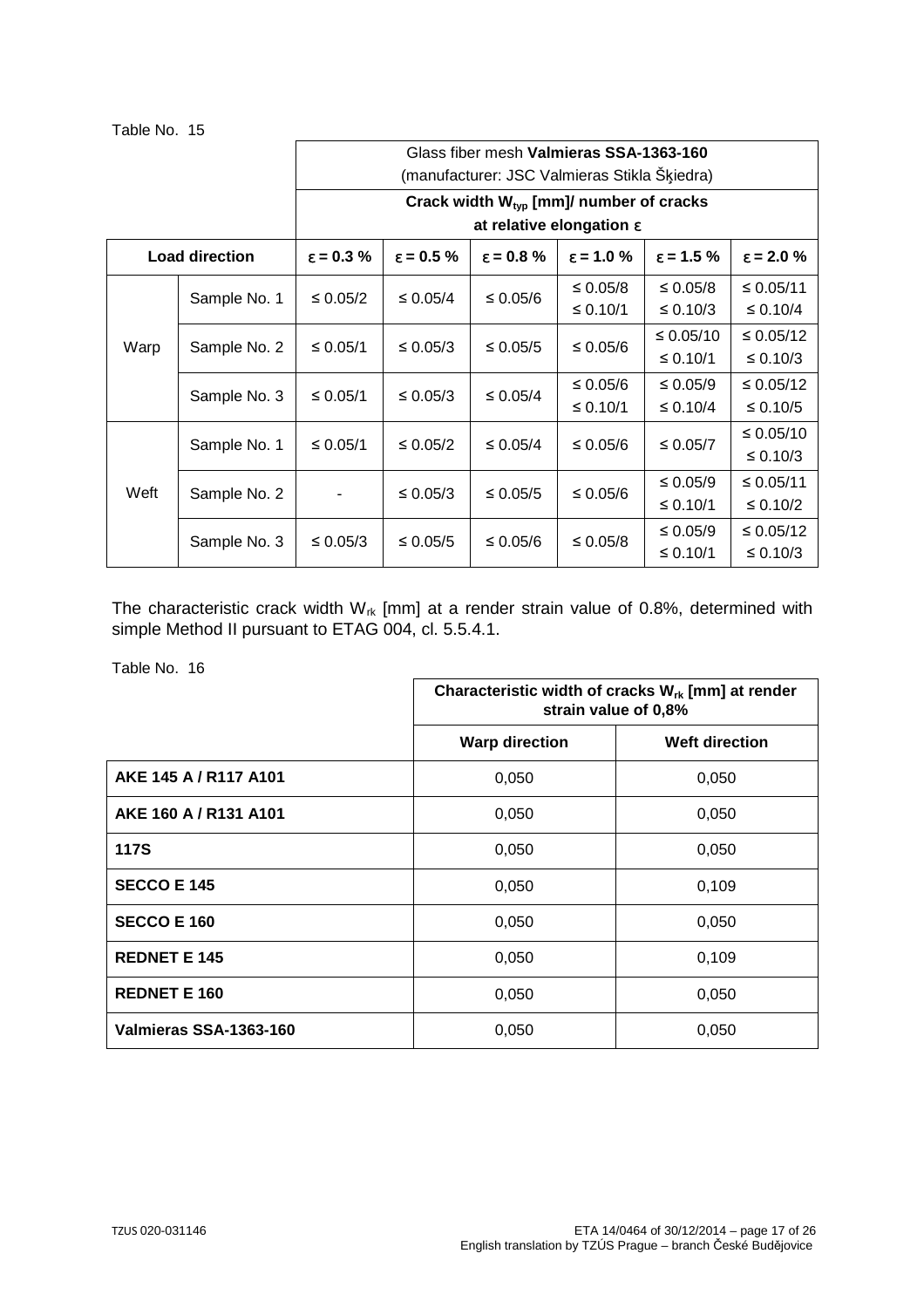# **3.5 Protection against noise (BWR 5)**

## **3.5.1 Airborne sound insulation**

| <b>Insulation</b>                                                                                                                                                                         | Rendering                                                                     | <b>ETICS fixing</b>                                                                                                                                                        | <b>Substrate</b>                                                                                   | <b>ETICS</b>                                                                     |
|-------------------------------------------------------------------------------------------------------------------------------------------------------------------------------------------|-------------------------------------------------------------------------------|----------------------------------------------------------------------------------------------------------------------------------------------------------------------------|----------------------------------------------------------------------------------------------------|----------------------------------------------------------------------------------|
| product                                                                                                                                                                                   | system                                                                        |                                                                                                                                                                            | description                                                                                        | performance                                                                      |
| <b>Insulation</b><br>product:<br>polystyrene<br>Panels of<br>expanded<br>polystyrene<br>Dimensions:<br>Length: 1000 mm<br>Width: 500 mm<br>Thickness: 50<br>mm<br>Density:<br>20 kg/ $m3$ | <b>Minimum mass</b><br><b>of</b><br>the rendering<br>system:<br>9.7 kg/ $m^2$ | <b>Mechanical</b><br>fixing:<br>anchor for ETICS<br>ejotherm STR<br>$U$ 2G<br>8 pcs/ $m^2$<br><b>Bonding by</b><br>adhesives:<br>Fully bonded<br>Coverage<br>2.0 kg/ $m^2$ | Substrate:<br>Heavy masonry<br>wall with<br>rendering on<br>both faces<br>Density:<br>305 kg/ $m2$ | $\Delta R_w = -4dB$<br>$\Delta R_w + C = -4 dB$<br>$\Delta R_w + C_{tr} = -3 dB$ |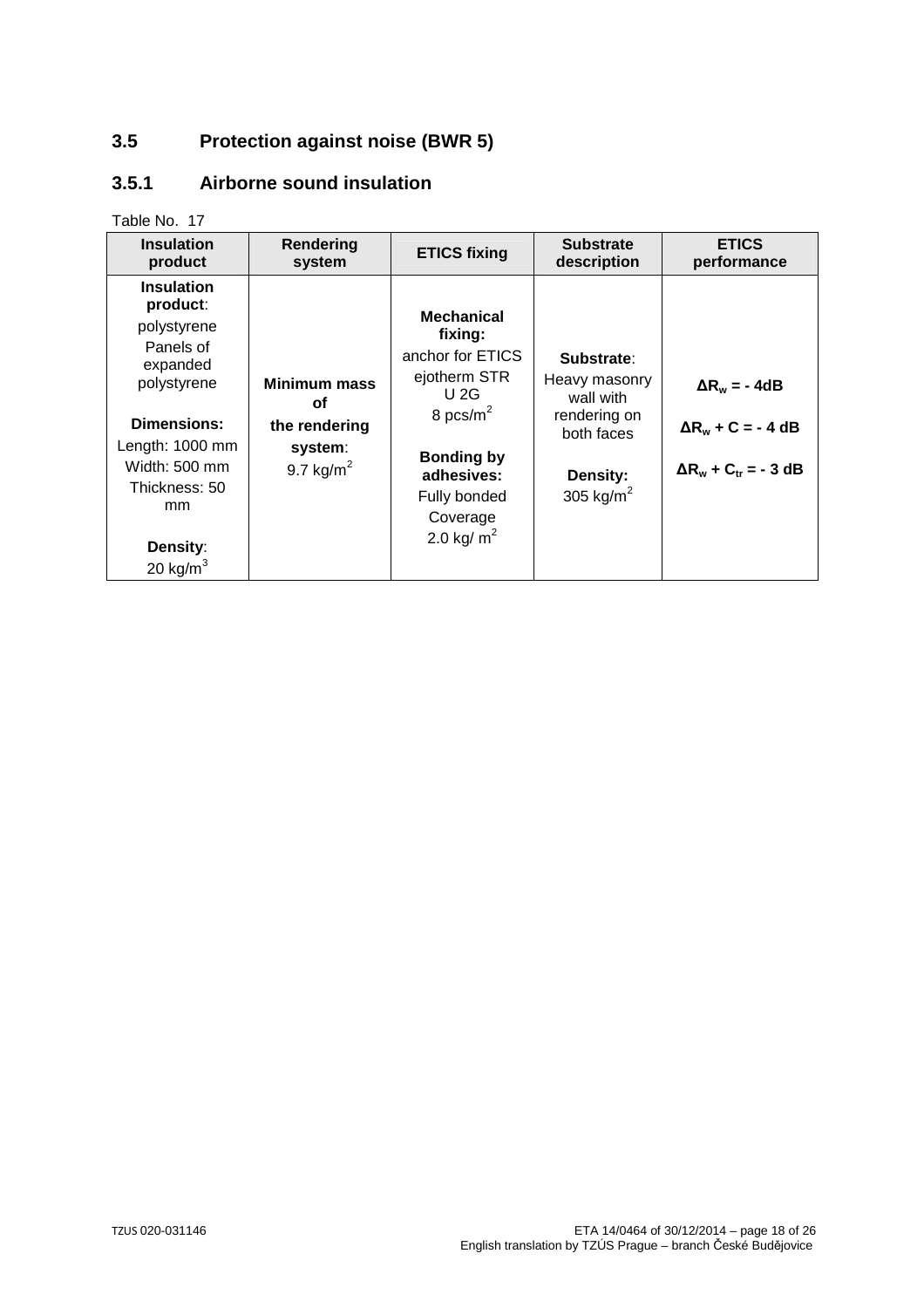# **3.6 Energy economy and heat retention (BWR 6)**

#### **3.6.1 Thermal resistance**

The thermal transmittance of the substrate wall covered by the ETICS is calculated in accordance with the standard EN ISO 6946:

# $U_c = U + \chi_n \times n$

Where:

- $\chi_n \times n$ has only to be taken into account if it is greater than  $0.04 \text{ W/(m}^2 \text{K})$
- global (corrected) thermal transmittance of the covered wall (W/ $(m^2.K)$
- $n$  number of anchors (through insulation product) per 1 m<sup>2</sup>
- $X_{\mathbb{F}}$  local influence of thermal bridge caused by an anchor. The values listed below can be taken into account if not specified in the anchor's ETA:

= 0.002 W/K for anchors with a stainless steel screw covered by plastic anchors and for anchors with an air gap at the head of the screw

 $(\chi_p \times n$  negligible for n < 20)

 $= 0.004$  W/K for anchors with a galvanized steel screw with the head covered by a plastic material

 $(\chi_p \times n$  negligible for n < 10)

 = negligible for anchors with plastic nails (reinforced or not with glass fibres …)

 $\boldsymbol{\mathcal{U}}$  thermal transmittance of the current part of the covered wall (excluding thermal bridges) (W/ (m<sup>2</sup>.K)) determined as follows:

$$
U_c = \frac{1}{R_t + R_{render} + R_{substrates} + R_{se} + R_{st}}
$$

Where:

- $R_i$  thermal resistance of the insulation product (according to declaration in reference to EN 13163) in  $(m^2.K)/W$
- $R_{conder}$ thermal resistance of the rendering system (about 0.02 in  $(m^2.K)/W$ ) or determined by test according to EN 12667 or EN 12664
- $R_{substructure}$  thermal resistance of the substrate of the building (concrete, brick ...) in  $(m<sup>2</sup>.K)$ /W
- $R_{\rm ss}$  external superficial thermal resistance in (m<sup>2</sup>.K)/W

 $R_{\rm st}$  internal superficial thermal resistance in (m<sup>2</sup>.K)/W

The value of thermal resistance of each insulation product shall be given in the manufacturer's documentation along with the possible range of thicknesses. In addition, the point thermal conductivity of anchors shall be given when anchors are used in the ETICS.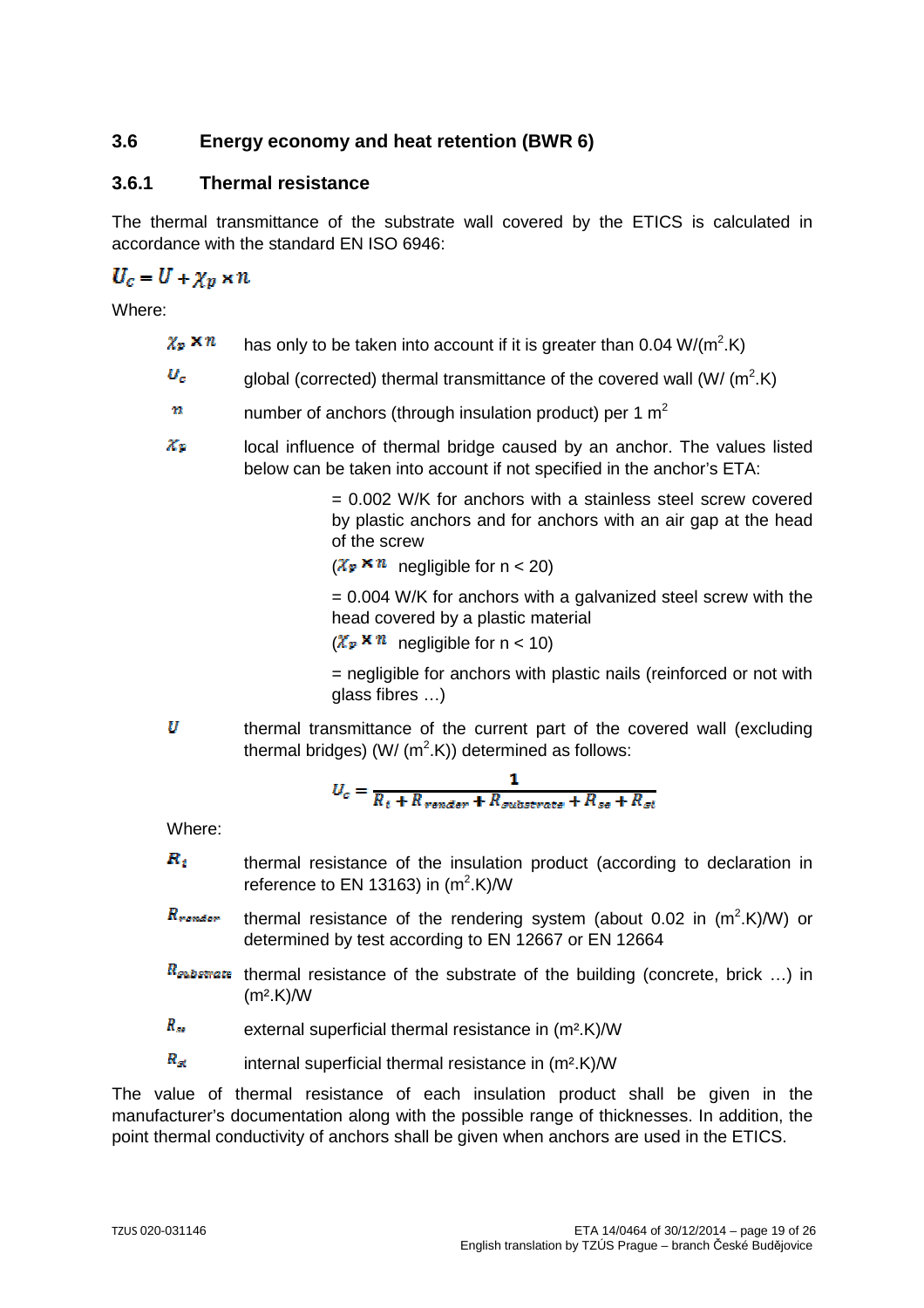## **3.7 Sustainable use of natural resources (BWR 7)**

NPD (no performance determined).

#### **4 Assessment and verification of constancy of performance (hereinafter AVCP) system applied, with reference to its legal base**

According to the European Commission decision 97/556/EC amended by the European Commission decision 2001/596/EC, the AVCP systems 1 and 2+ are valid (further described in Annex V to Regulation (EU) No. 305/2011).

Table No. 18

| Product(s)                                                                         | Intended use(s)                                        | Level(s) or class(es)<br>(Reaction to fire)                                                                         | System(s) |
|------------------------------------------------------------------------------------|--------------------------------------------------------|---------------------------------------------------------------------------------------------------------------------|-----------|
|                                                                                    | In external wall                                       | A1 $^{(1)}$ , A2 $^{(1)}$ , B $^{(1)}$ , C $^{(1)}$                                                                 |           |
| External thermal<br>insulation composite<br>systems/kits (ETICS)<br>with rendering | subject to fire<br>regulations                         | A1 <sup>(2)</sup> , A2 <sup>(2)</sup> , B <sup>(2)</sup> , C <sup>(2)</sup> ,<br>D, E, (A1 to E) <sup>(3)</sup> , F | $2+$      |
|                                                                                    | In external wall not<br>subject to fire<br>regulations | Any                                                                                                                 | $2+$      |

(1) Products/materials for which a clearly identifiable stage in the production process results in an improvement of he reaction to fire classification (e.g. an addition of fire retardants or a limiting of organic material)

(2) Products/materials not covered by footnote (1)

<sup>(3)</sup>Products/materials that do not require to be tested for reaction to fire (e.g. Products/materials of Classes A1 according to Commission Decision 96/603/EC)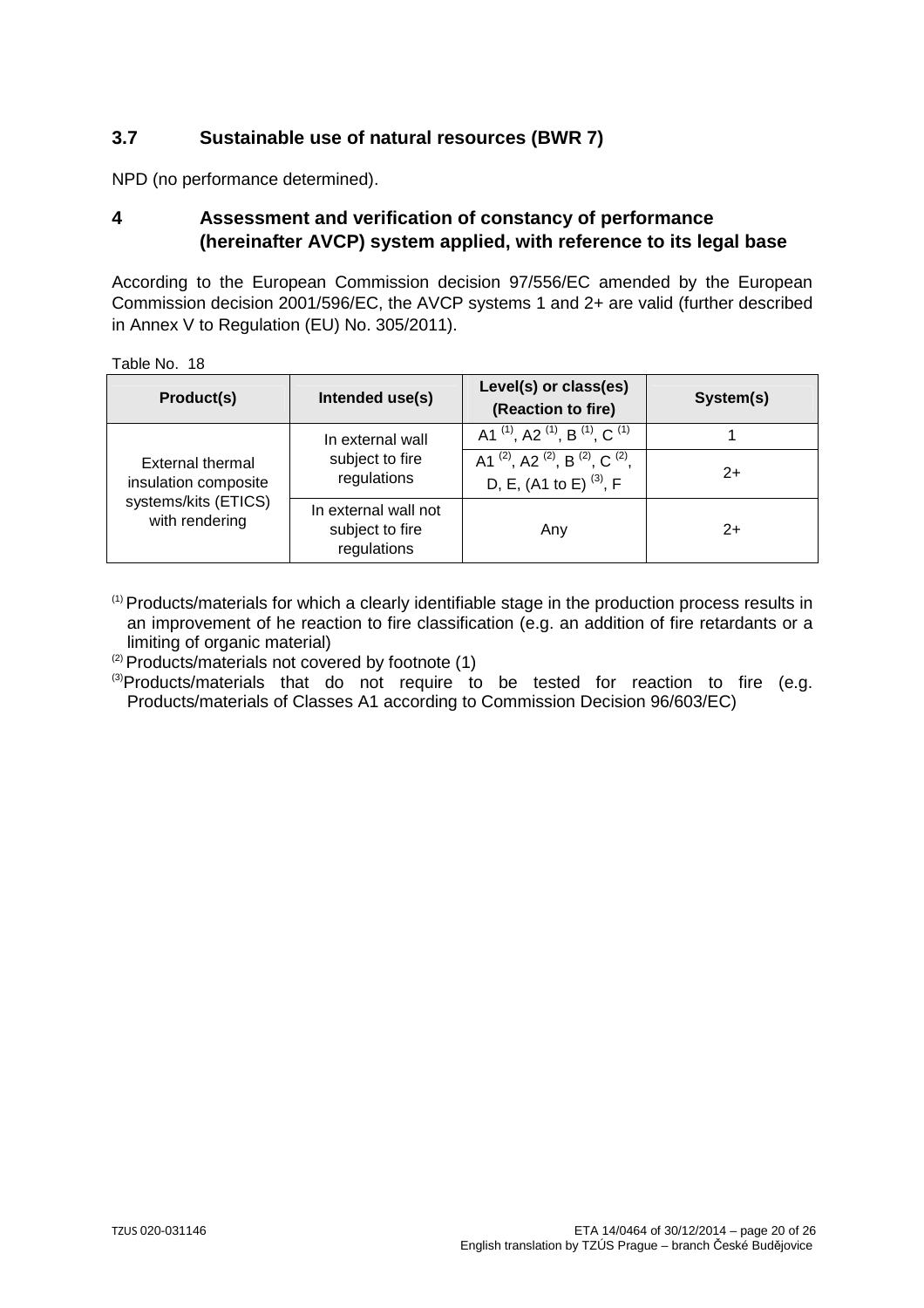## **5 Technical details necessary for the implementation of the AVCP system, as provided for in the applicable EAD:**

In order to help the Notified Body to make an evaluation of conformity, the Technical Assessment Body issuing the ETA shall supply the information detailed below. This information together with the requirements given in EC Guidance Paper B will generally form the basis on which the factory production control (FPC) is assessed by the Notified Body.

This information shall initially be prepared or collected by the Technical Assessment Body and shall be agreed with the manufacturer. The following gives guidance on the type of information required:

#### 1) ETA

Where confidentiality of information is required, this ETA makes reference to the manufacturer's technical documentation which contains such information.

#### 2) Basic manufacturing proces

The basic manufacturing process is described in sufficient detail to support the proposed FPC methods.

The different components of the ETICS are generally manufactured using conventional techniques. Any critical process or treatment of the components which affects performance are highlighted in the manufacturer's documentation.

#### 3) Product and materials specifications

The manufacturer's documentation includes:

- detailed drawings (possibly including manufacturing tolerances),
- incoming (raw) materials specifications and declarations,
- references to European and/or international standards,
- technical data sheets.

#### 4) Control Plan (as a part of FPC)

The manufacturer and the Technical and Test Institute for Construction Prague have agreed a Control Plan which is deposited with the Technical and Test Institute for Construction Prague in documentation which accompanies the ETA. The Control Plan specifies the type and frequency of checks/tests conducted during production and on the final product. This includes the checks conducted during manufacture on properties that cannot be inspected at a later stage and for checks on the final product.

Products not manufactured by the ETICS manufacturer shall also be tested according to the Control Plan. It must be demonstrated to the Notified Body that the FPC system contains elements securing that the ETICS manufacturer takes products conforming to the Control Plan from his supplier(s).

Where materials/components are not manufactured and tested by the supplier in accordance with agreed methods, then where appropriate they shall be subject to suitable checks/tests by the ETICS manufacturer referring to the Control Plan once again.

In cases where the provisions of the European Technical Assessment and its Control Plan are no longer fulfilled, the Notified Body shall withdraw the certificate and inform the Technical and Test Construction Institute Prague without delay.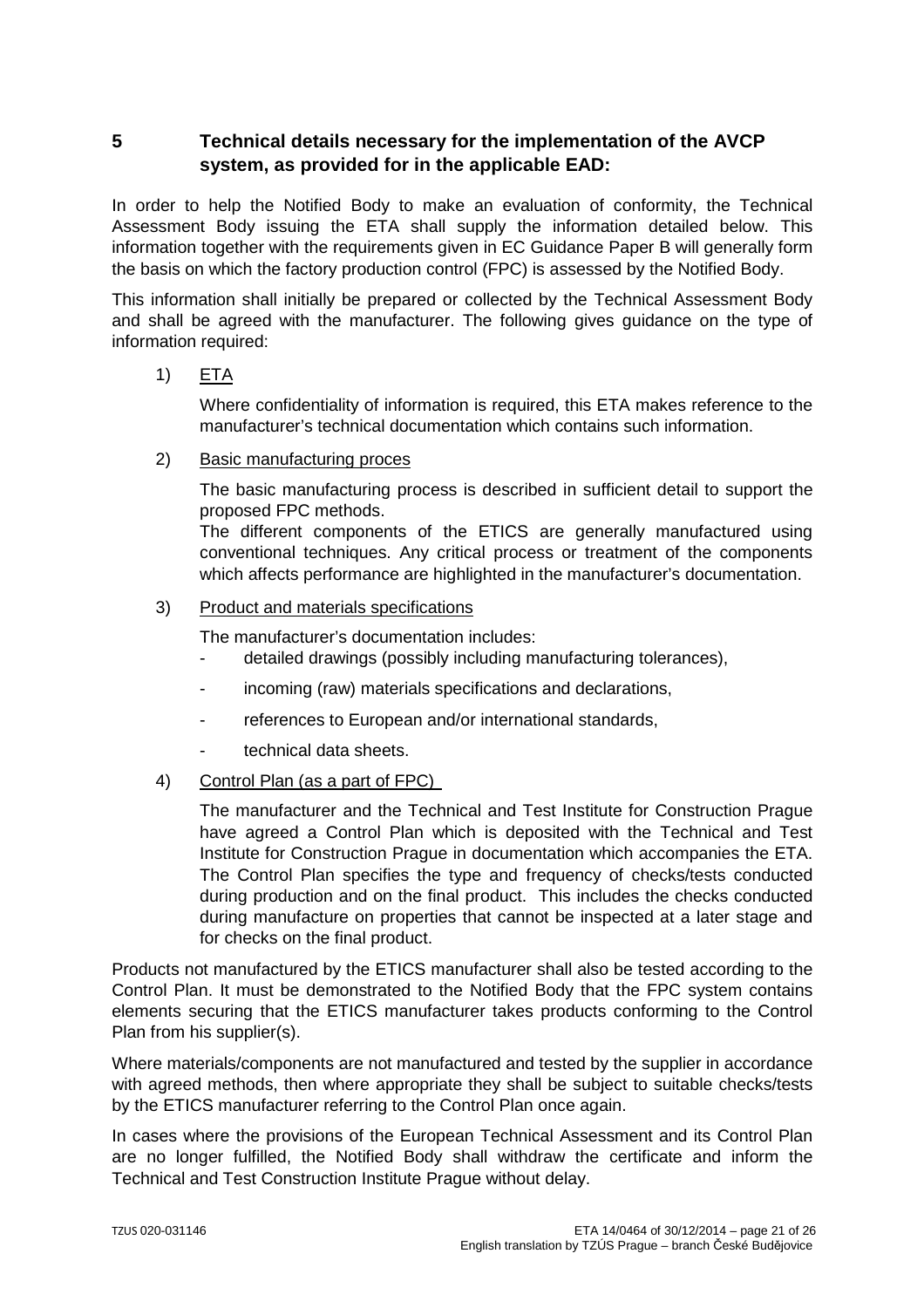Issued in Prague on 30/12/2014

Signed by

#### **Ing. Božena Musilová**

Head of the Technical Assessment Body

Annexes:

- Annex No. 1 : Insulation product characteristics
- Annex No. 2 : Anchors, description of individual product characteristics contained in the **ETA**
- Annex No. 3: description of glass fiber mesh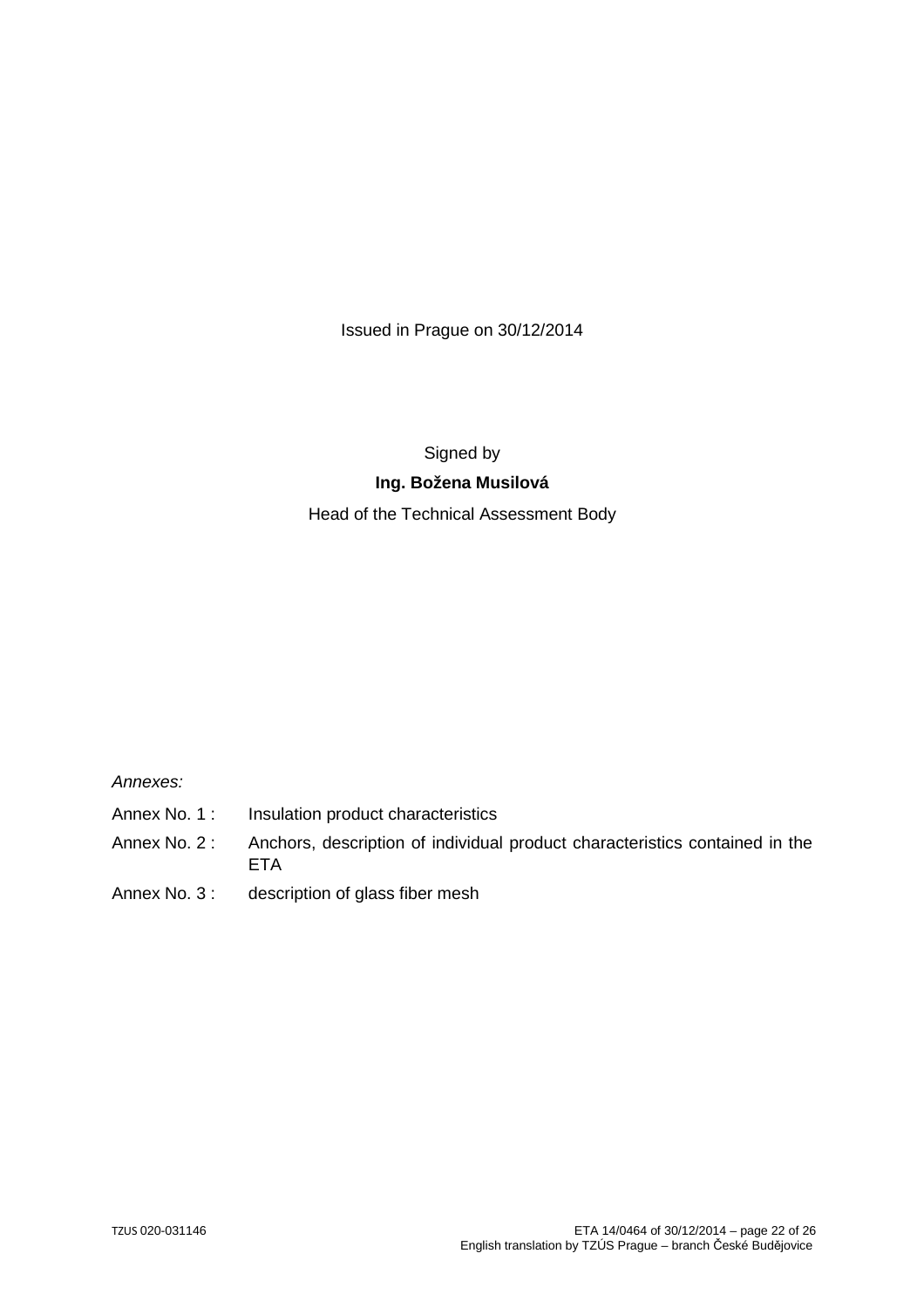# **Annex No. 1 : Insulation product characteristics**

|                                                                                             |                                                     | Panels from expanded polystyrene EPS                                   |  |
|---------------------------------------------------------------------------------------------|-----------------------------------------------------|------------------------------------------------------------------------|--|
| Reaction to fire / EN 13501-1                                                               |                                                     | Euroclass - E<br>density $\leq 15$ kg/m <sup>3</sup>                   |  |
| Thermal resistance                                                                          |                                                     | acc. to the declaration in accordance with EN<br>13163 ( $(m^2.K)/W$ ) |  |
| Thickness / EN 823                                                                          |                                                     | EN 13163 - $T(1)$ or $T(2)$                                            |  |
| Length / EN 822                                                                             |                                                     | EN 13163 - L(2) or L(3)                                                |  |
| Width / EN 822                                                                              |                                                     | EN 13163 - W(2) or W(3)                                                |  |
| Squareness/ EN 824                                                                          |                                                     | EN $13163 - S(2)$ or $S(5)$                                            |  |
| Flatness / EN 825                                                                           |                                                     | EN $13163 - P(5)$ or $P(10)$                                           |  |
| Dimensional                                                                                 | specified<br>temperature<br>and<br>humidity EN 1604 | EN $13163 - DS(70,-)1$ or $DS(70,-)2$                                  |  |
| stability<br>under:                                                                         | laboratory conditions/<br>EN 1603                   | EN 13163 - DS(N)2                                                      |  |
|                                                                                             | Water absorption (partial immersion) / EN 1609      | $< 1.0$ kg/m <sup>2</sup>                                              |  |
| Water vapour permeability, diffusion factor $(\mu)$ /<br>EN 12086 - EN 13163                |                                                     | $20 - 70$                                                              |  |
| Tensile strength perpendicular to the front of the<br>slab in dry conditions (kPa) /EN 1607 |                                                     | EN 13163 - min. TR 100                                                 |  |
| Shear strength (MPa) / EN 12090                                                             |                                                     | $\geq 0.02$ MPa                                                        |  |
|                                                                                             | Shear modulus of elasticity (MPa) / EN 12090        | $\geq 1.0$ MPa                                                         |  |

Note: classes and levels for individual characteristics comply with EN 13163:2012. The reaction-to-fire class E is also to be proved for every insulation product of thickness of 10 mm.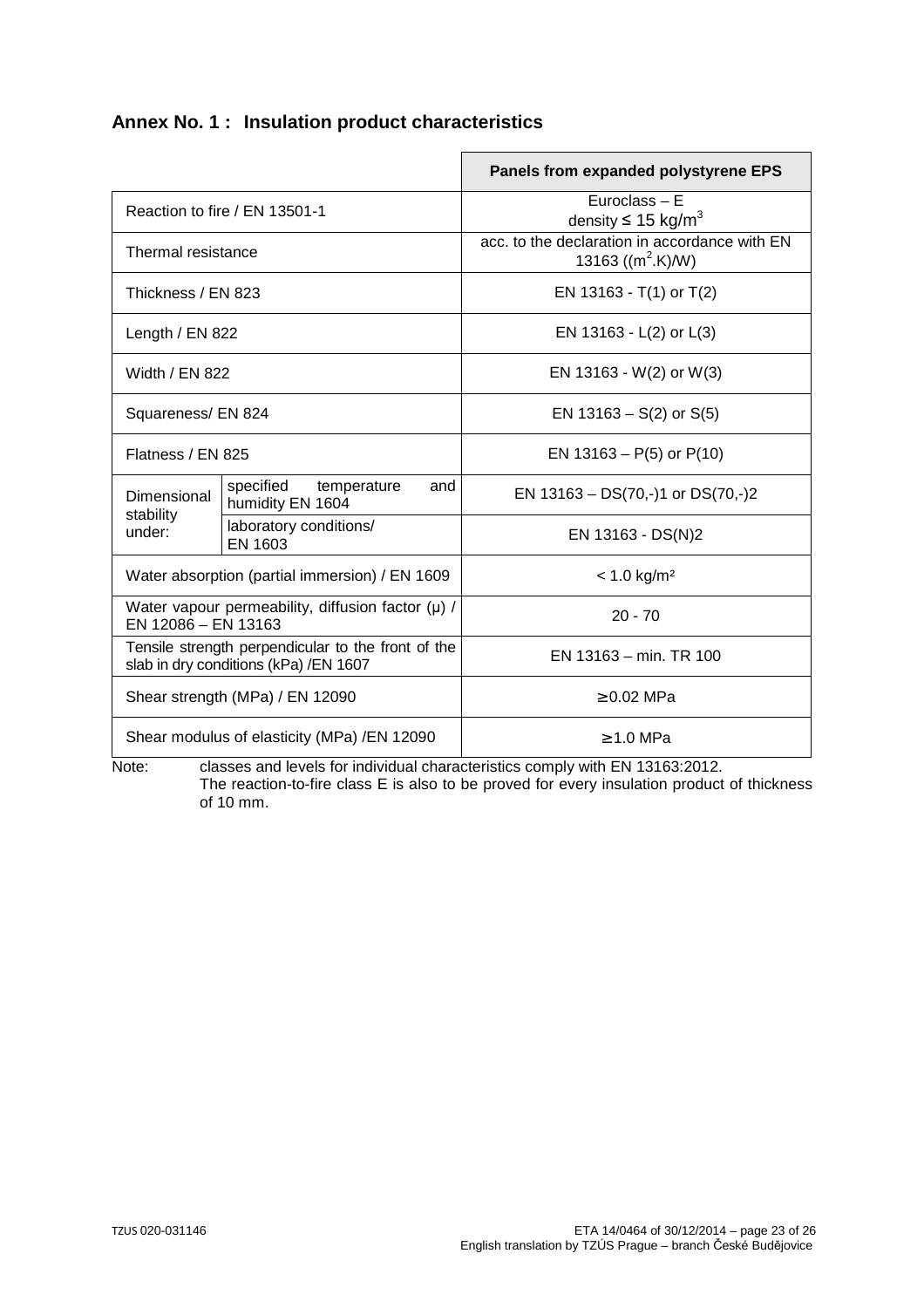| <b>Trade name</b>             | <b>Plate</b><br>diamete<br>$r$ (mm) | <b>Characteristic</b><br>pull-out resistance | <b>Plate</b><br><b>stiffness</b><br>(kN/mm) | Load at<br>plate<br>rupture<br>(kN) |
|-------------------------------|-------------------------------------|----------------------------------------------|---------------------------------------------|-------------------------------------|
|                               | <b>Surface assembly</b>             |                                              |                                             |                                     |
| ejotherm STR U, STR U 2G      | 60                                  | see ETA - 04/0023                            | 0.60                                        | 2.08                                |
| ejotherm NT U                 | 60                                  | see ETA - 05/0009                            | 0.60                                        | 2.43                                |
| ejotherm NTK U                | 60                                  | see ETA - 07/0026                            | 0.50                                        | 1.44                                |
| <b>EJOT SDM-T plus U</b>      | 60                                  | see ETA - 04/0064                            | 0.70                                        | 2.24                                |
| EJOT H1 eco                   | 60                                  | see ETA - 11/0192                            | 0.60                                        | 1.40                                |
| EJOT H <sub>3</sub>           | 60                                  | see ETA - 14/0130                            | 0.60                                        | 1.25                                |
| <b>KOELNER TFIX-8M</b>        | 60                                  | see ETA - 07/0336                            | 1.00                                        | 1.75                                |
| <b>KOELNER TFIX-8S</b>        | 60                                  | see ETA - 11/0144                            | 0.60                                        | 2.04                                |
| KOELNER KI-10N, KI-10NS       | 60                                  | see ETA - 07/0221                            | 0.30                                        | 1.39                                |
| <b>BRAVOLL PTH-KZ 60/8-La</b> |                                     |                                              | 0.70                                        | 2.10                                |
| <b>BRAVOLL PTH-60/8-La</b>    |                                     | 60<br>see ETA - 05/0055                      |                                             | 1.63                                |
| WKRET-MET-ŁFN ø8; ŁFM ø 8     | 60                                  | see ETA -06/0080                             | 0.50                                        | 1.04                                |
| WKRET-MET-ŁFN ø10; ŁFM ø10    | 60                                  | see ETA -06/0105                             | 0.40                                        | 1.00                                |
| WKRET-MET LTX 10, LMX 10      | 60                                  | see ETA -08/0172                             | 0.40                                        | 1.64                                |
| <b>KEW TSD 8</b>              | 60                                  | see ETA - 04/0030                            | 0.50                                        | 1.42                                |
| fischer TERMOZ 8N, 8 NZ       | 60                                  | see ETA - 03/0019                            | 0.50/0.50                                   | 1.34/1.43                           |
| fischer TERMOZ 8U, 8 UZ       | 60                                  | see ETA - 02/0019                            | 0.50/0.50                                   | 2.45/1.43                           |
| <b>Hilti XI-FV</b>            | 60                                  | see ETA - 03/0004                            | 0.40                                        | 1.60                                |
| <b>Hilti SX-FV</b>            | 60                                  | see ETA - 03/0005                            | 0.70                                        | 1.73                                |
| Hilti SD-FV 8                 | 60                                  | see ETA - 03/0028                            | 0.30                                        | 1.55                                |
| Hilti SDK- FV 8               | 60                                  | see ETA - 07/0302                            | 0.50                                        | 1.48                                |
| Hilti D-FV, D-FV T            | 60                                  | see ETA - 05/0039                            | 0.80                                        | 1.93                                |
| <b>Countersunk assembly</b>   |                                     |                                              |                                             |                                     |
| ejotherm STR U, STR U 2G      | 60                                  | see ETA - 04/0023                            | 0.60                                        | 2.08                                |

#### **Annex No. 2 : Anchors, description of individual product characteristics contained in the ETA**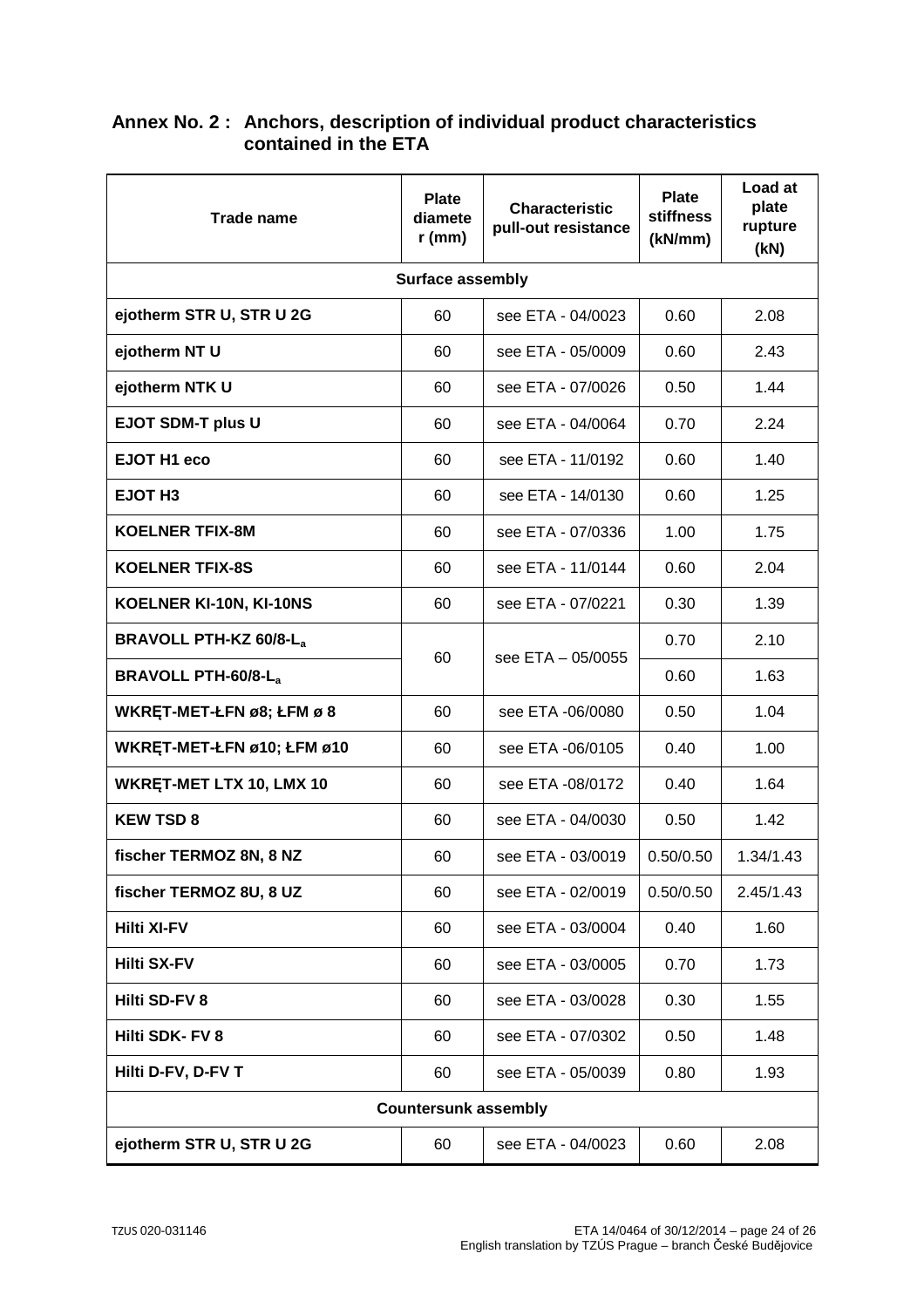In addition to this list the following anchors can be used provided that they comply with the following requirements:

| <b>Surface assembly</b> | <b>Plate</b><br>diameter<br>(mm) | <b>Characteristic pull-</b><br>out resistance | <b>Plate stiffness</b><br>(kN/mm) |
|-------------------------|----------------------------------|-----------------------------------------------|-----------------------------------|
|                         | 60                               | See relevant ETA                              | $\geq 0.30$                       |

| <b>Countersunk assembly</b> | <b>Plate</b><br>diameter<br>(mm) | <b>Characteristic pull-</b><br>out resistance | <b>Plate stiffness</b><br>(kN/mm) |
|-----------------------------|----------------------------------|-----------------------------------------------|-----------------------------------|
|                             | 60                               | See relevant ETA                              | $\geq 0.60$                       |

**Minimal value of the load at plate rupture for other anchors is 0.8 kN.**